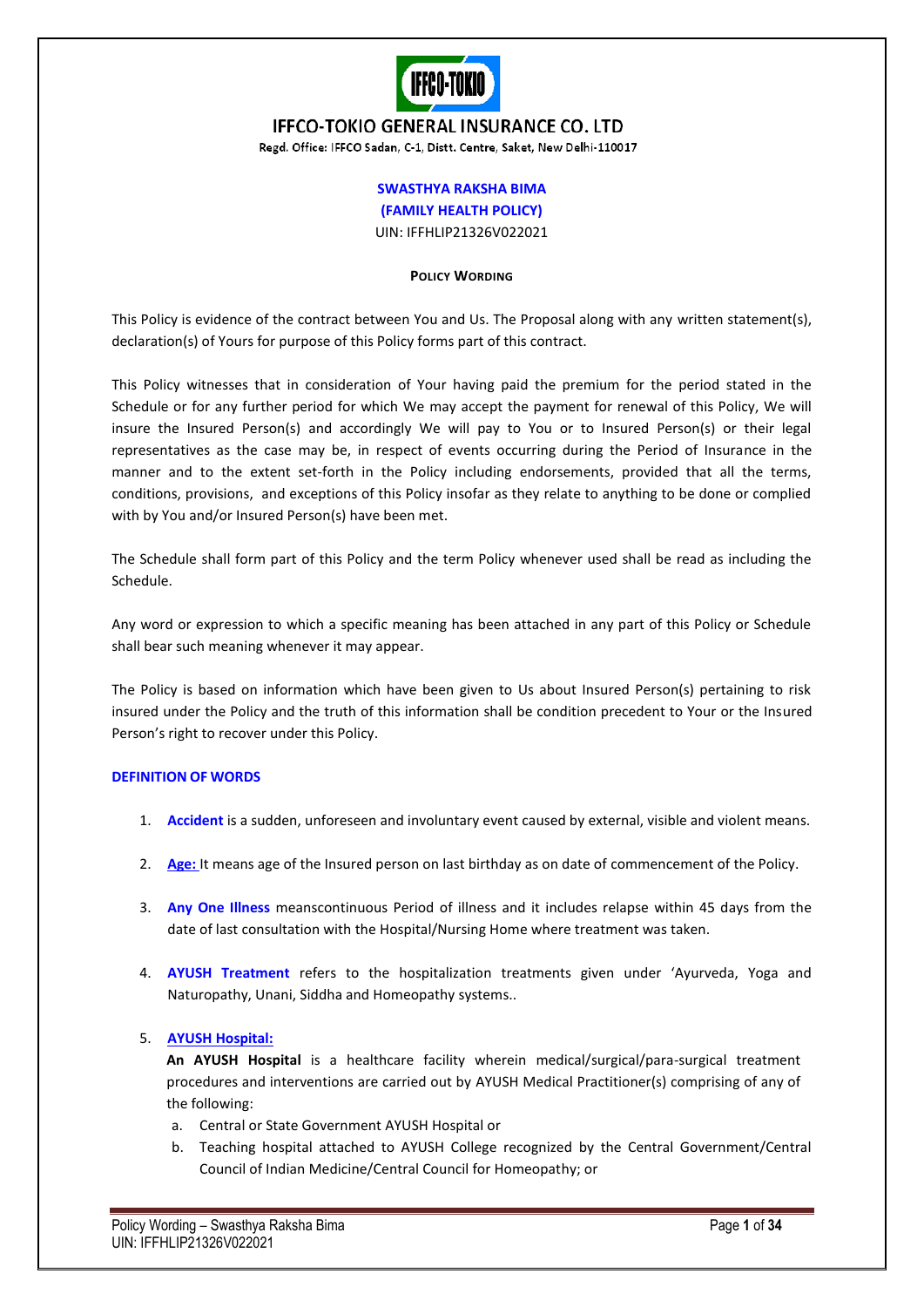

- c. AYUSH Hospital, standalone or co-located with in-patient healthcare facility of any recognized system of medicine, registered with the local authorities, wherever applicable, and is under the supervision of a qualified registered AYUSH Medical Practitioner and must comply with all the following criterion:
	- i. Having at least 5 in-patient beds;
	- ii. Having qualified AYUSH Medical Practitioner in charge round the clock;
	- iii. Having dedicated AYUSH therapy sections as required and/or has equipped operation theatre where surgical procedures are to be carried out;
	- iv. Maintaining daily records of the patients and making them accessible to Our authorized representative.

### 6. **AYUSH Day Care Centre**

**AYUSH Day Care Centre** means and includes Community Health Centre (CHC), Primary Health Centre (PHC), Dispensary, Clinic, Polyclinic or any such health centre which is registered with the local authorities, wherever applicable and having facilities for carrying out treatment procedures and medical or surgical/para-surgical interventions or both under the supervision of registered AYUSH Medical Practitioner (s) on day care basis without in-patient services and must comply with all the following criterion:

- i. Having qualified registered AYUSH Medical Practitioner(s) in charge;
- ii. Having dedicated AYUSH therapy sections as required and/or has equipped operation theatre where surgical procedures are to be carried out;
- iii. Maintaining daily records of the patients and making them accessible to Our authorized representative.

### 7. **Break in Policy**

It means the period of gap that occurs at the end of the existing policy term, when the premium due for renewal on a given policy is not paid on or before the premium renewal date or within 30 days thereof.

- 8. **Cashless facility** means a facility extended by Us to the insured where the payments, of the costs of treatment undergone by the insured in accordance with the policy terms and conditions, are directly made to the network provider by the insurer to the extent pre-authorization is approved.
- 9. **Condition Precedent** shall mean a policy term or condition upon which the Insurer's liability under the policy is conditional upon.
- 10. **Congenital Anomaly** refers to a condition(s) which is present since birth, and which is abnormal with reference to form, structure or position.
	- a. **Internal Congenital Anomaly:** Anomaly which is not in the visible and accessible parts of the body
	- b. **External Congenital Anomaly:** Anomaly which is in the visible and accessible parts of the body.
- 11. **Co-payment** is a cost-sharing requirement under a health insurance policy that provides that the policyholder/insured will bear a specified percentage of the admissible claims amount. A co-payment does not reduce the sum insured.

### 12. **Daycare centre**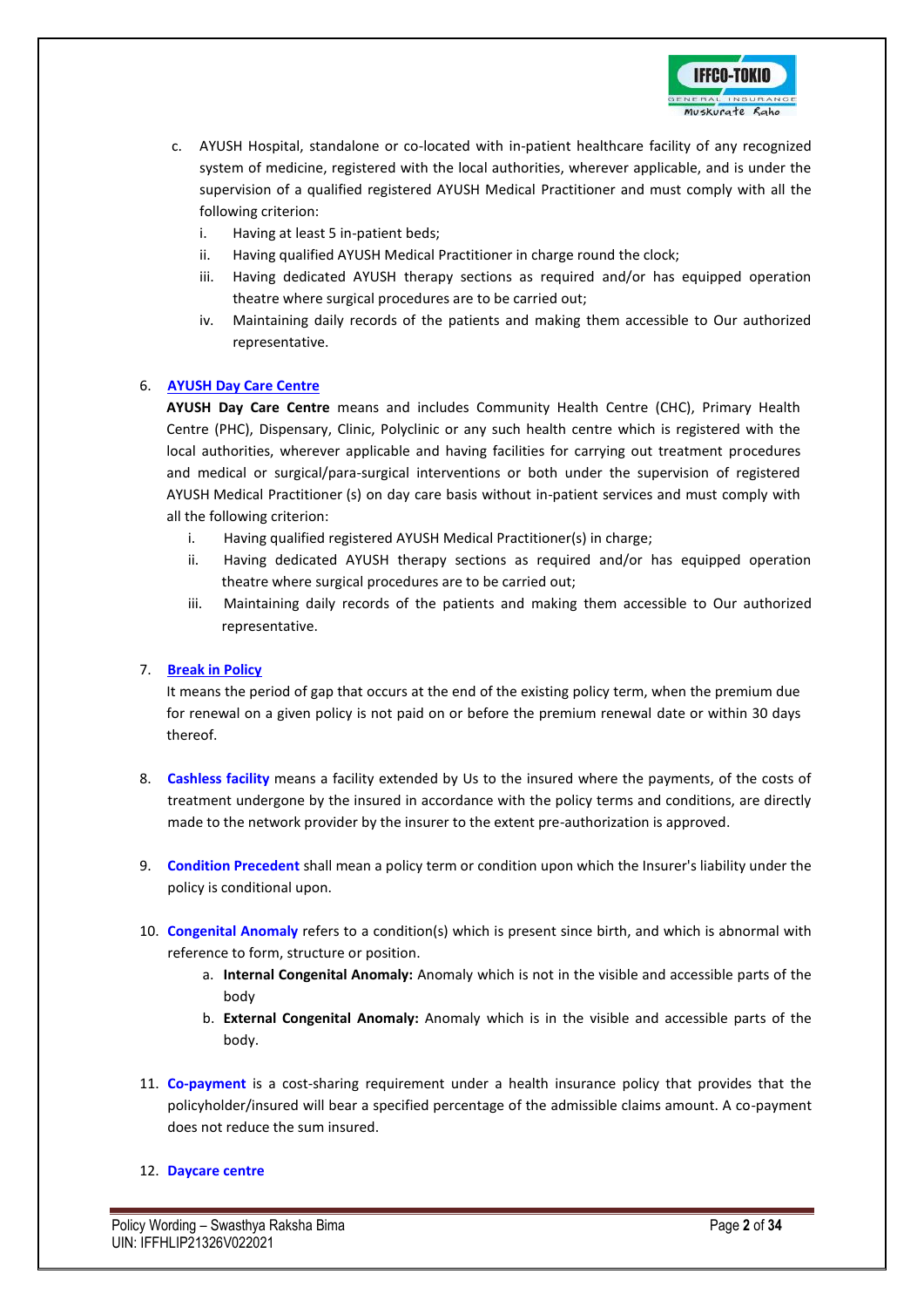

It means any institution established for day care treatment of illness and/or injuries or a medical setup with a hospital and which has been registered with the local authorities, wherever applicable, and is under supervision of a registered and qualified medical practitioner AND must comply with all minimum criterion as under:

- i. has qualified nursing staff under its employment;
- ii. has qualified medical practitioner (s) in charge;
- iii. has a fully equipped operation theatre of its own where surgical procedures are carried out
- iv. maintains daily records of patients and shall make these accessible to Our authorized personnel.
- 13. **Day Care Treatment** means medical treatment, and/or *surgical procedure* which:
	- I. Is undertaken under General or Local Anesthesia in a *hospital/day care centre* in less than 24 (twenty-four) hrs. because of technological advancement, and
	- II. which would have otherwise required a hospitalization of more than 24 (twenty four) hours.

Treatment normally taken on an out-patient basis is not included in the scope of this definition.

- 14. **Dental Treatment** It means a treatment carried out by a dental practitioner including examinations, fillings (where appropriate), crowns, extractions and surgery.
- 15. **Domiciliary Hospitalization** means medical treatment for an illness/disease/injury which in the normal course would require care and treatment at a *hospital* but is actually taken while confined at home under any of the following circumstances:
	- i. the condition of the patient is such that he/she is not in a condition to be removed to a hospital or
	- ii. the patient takes treatment at home on account of non-availability of room in a hospital.
- 16. **Emergency Assistance Service Provider** means the licensed entity which will provide identified Emergency Medical Assistance and Personal Services to people travelling more than 150 kilometres from their declared place of residence in India

### 17. **Emergency Hospitalization:**

Hospitalization for an illness or injury which occur suddenly and unexpectedly and requires immediate treatment by a Medical practitioner to prevent death or serious long term impairment of the insured person's health.

18. **Geographical Zones:** For the purpose of this product the entire country has been divided into 2 zones namely Zone A and Zone B.

Zone A: Greater Mumbai, Delhi, Kolkata, Chennai, Bangalore, Hyderabad, Ahmedabad, Pune, Surat, Jaipur, Kanpur, Lucknow, Nagpur, Ghaziabad, Indore, Coimbatore, Kochi, Patna, Kozhikode, Bhopal, Thrissur, Vadodara, Agra, Visakhapatnam, Malappuram, Thiruvananthapuram, Kannur, Ludhiana, Nashik, Varanasi, Madurai, Meerut, Vijaywada, Faridabad, Rajkot, Jamshedpur, Jabalpur, Srinagar, Asansol, Vasai-Virar, Dhanbad, Allahabad, Aurangabad, Amritsar, Jodhpur, Ranchi, Raipur, Kollam, Gwalior, Durg-Bhilainagar, Chandigarh, Tiruchirapalli, Secunderabad, Gurgaon, Noida, Greater Noida and Kota

Zone B: All other cities other than those falling in Zone A The place of treatment would determine the geographical zone of the policy.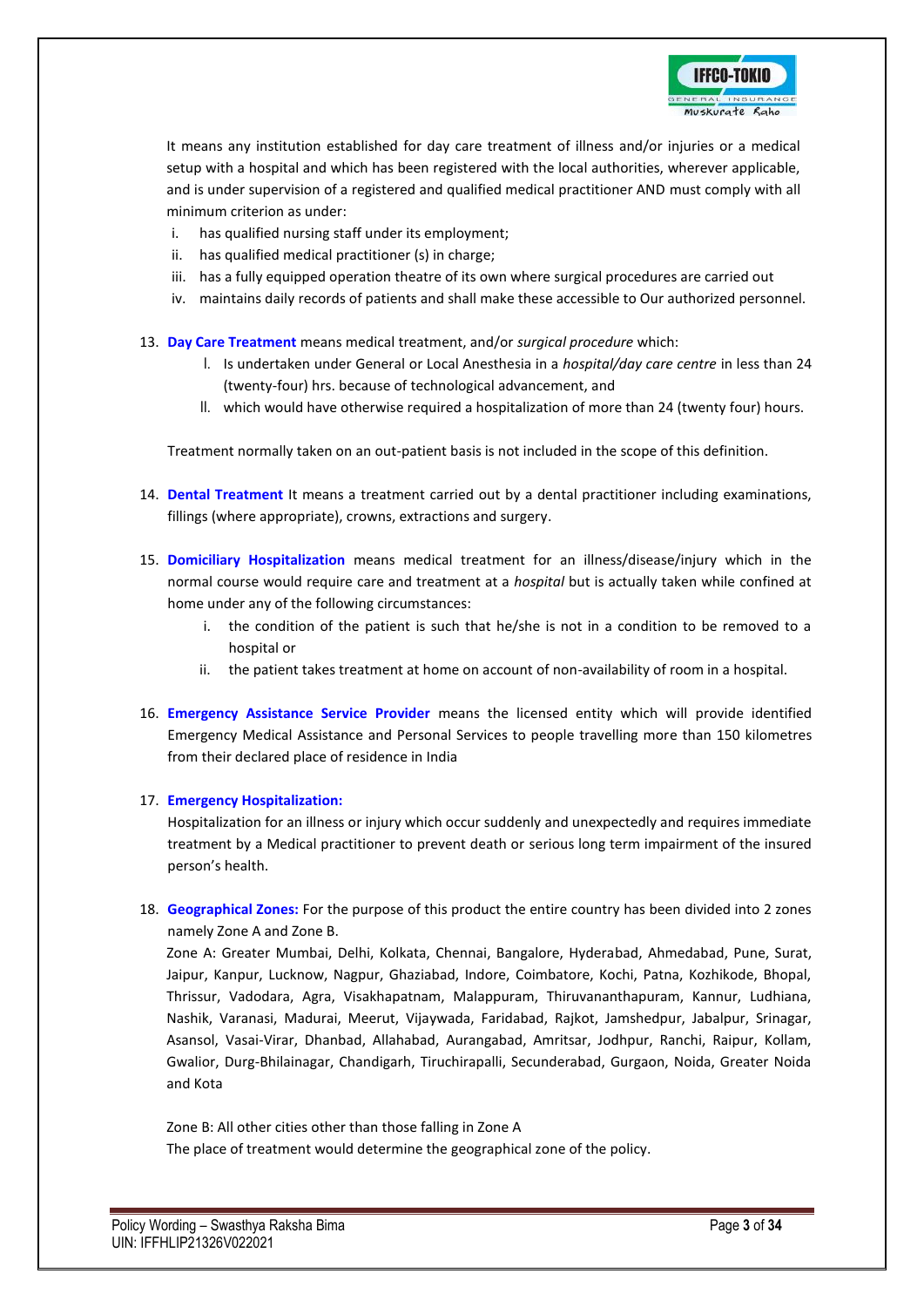

19. **Grace Period** means the specified period of time immediately following the premium due date during which a payment can be made to renew or continue the policy in force without loss of continuity benefits such as waiting periods and coverage of *Pre- existing diseases.* Coverage is not available for the period for which no premium is received.

### 20. **Hospital/ Nursing Home**

It means any institution established for in-patient care and day care treatment of illness and/or injuries and which has been registered as a hospital with the local authorities under the Clinical Establishments (Registration and Regulation) Act, 2010 or under the enactments specified under Schedule of Section 56(1) of the said Act, OR complies with all minimum criteria as under:

- i. has qualified nursing staff under its employment round the clock;
- ii. has at least ten inpatient beds, in those towns having a population of less than ten lakhs and fifteen inpatient beds in all other places;
- iii. has qualified medical practitioner (s) in charge round the clock;
- iv. has a fully equipped operation theatre of its own where surgical procedures are carried out
- v. maintains daily records of patients and shall make these accessible to Our authorized personnel.

# *\*Following are the enactments specified under the Schedule of section 56 of clinical Establishments (Registration and Regulation) Act, 2010 as of October 2013* or any amendments thereof*.*

- 1. The Andhra Pradesh Private Medical Care Establishments (Registration and Regulation) Act, 2002.
- 2. The Bombay Nursing Homes Registration Act, 1949.
- 3. The Delhi Nursing Homes Registration Act, 1953.
- 4. The Madhya Pradesh Upcharya Griha Tatha Rujopchar Sanbabdu Sthapamaue (Ragistrikaran Tatha Anugyapan) Adhiniyam, 1973.
- 5. The Manipur Homes and Clinics Registration Act, 1992.
- 6. The Nagaland Health Care Establishments Act, 1997.
- 7. The Orissa Clinical Establishments (Control and Regulation) Act, 1990.
- 8. The Punjab State Nursing Home Registration Act, 1991.
- 9. The West Bengal Clinical Establishments Act, 1950.

Note: Any make-shift or temporary hospital permitted temporarily by Central/ State Government and allowed by the IRDAI under specific situations shall also be regarded as a hospital.

21. **Hospitalization** means admission in a Hospital for a minimum period of 24 (Twenty-four) consecutive "In-patient Care" hours except for specified procedures/ treatments, where such admission could be for a period of less than 24 (Twenty-four) consecutive hours.

### 22. **Illness**

It means a sickness or a disease or pathological condition leading to the impairment of normal physiological function and requires medical treatment.

- Acute Condition means a disease, illness or injury that is likely to response quickly to treatment which aims to return the person to his or her state of health immediately before suffering the disease/ illness/ injury which leads to full recovery.
- ii. **Chronic Condition** means a disease, illness, or injury that has one or more of the following characteristics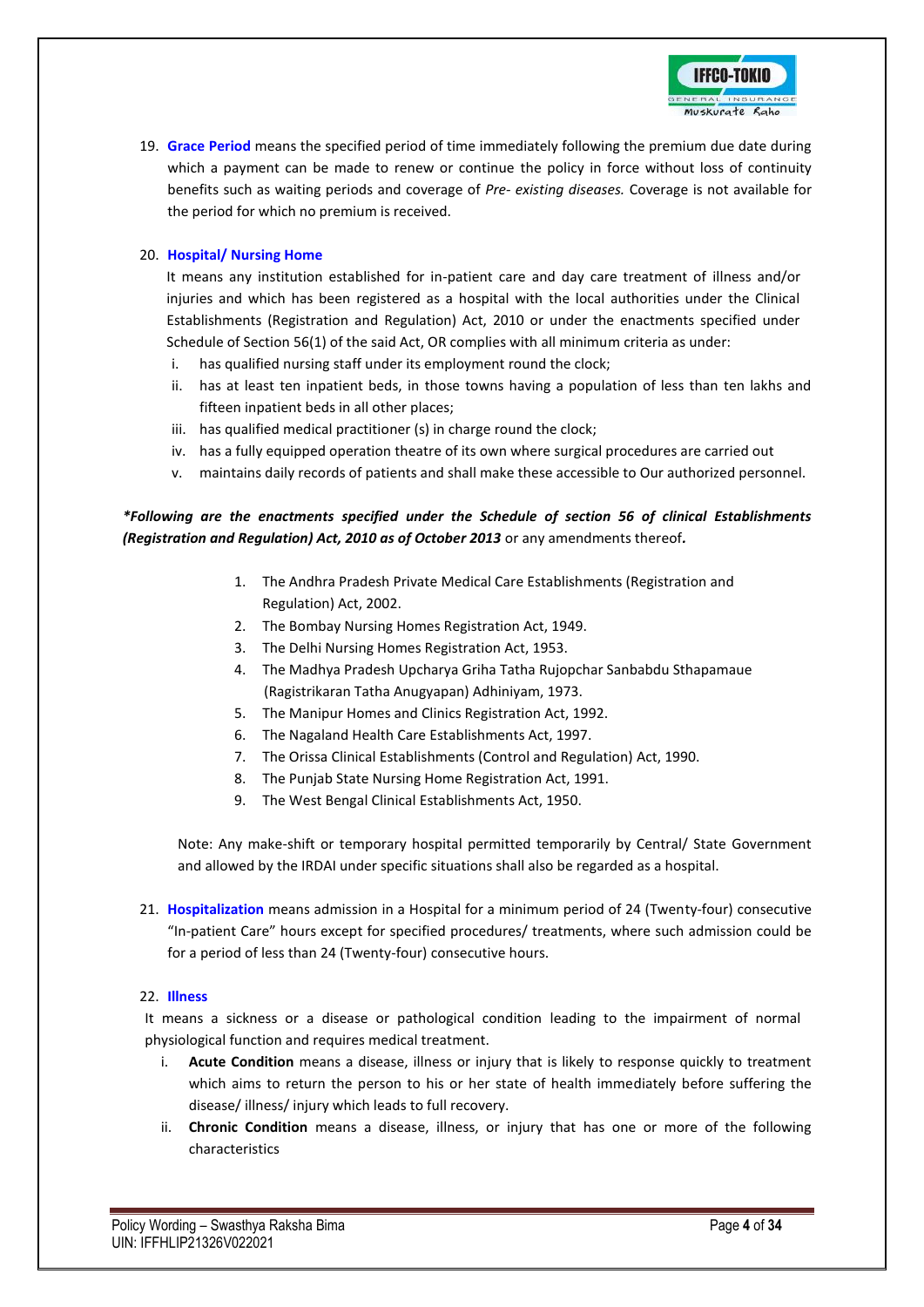

- a) it needs ongoing or long-term monitoring through consultations, examinations, check-ups, and / or tests
- b) it needs ongoing or long-term control or relief of symptoms
- c) it requires rehabilitation for the patient or for the patient to be special trained to cope with it
- d) it continues indefinitely
- e) it recurs or is likely to recur
- 23. **Injury** means accidental physical bodily harm excluding illness or disease solely and directly caused by external, violent, visible and evident means which is verified and certified by a Medical Practitioner.
- 24. **Inpatient Care** means treatment for which the insured person has to stay in a *hospital* for more than 24 (twenty four) hours for a covered event.
- 25. **Insured Person** The Person(s) named as Insured Person(s) in the Schedule lodged with Us by You. Only You, Your spouse and Your dependent children) up to the age of 23 years can be included under the Policy as an Insured person. Your Parents are not covered.
- 26. **Intensive Care Unit** means an identified section, ward or wing of a *hospital* which is under the constant supervision of a dedicated *medical practitioner(s),* and which is specially equipped for the continuous monitoring and treatment of patients who are in a critical condition, or require life support facilities and where the level of care and supervision is considerably more sophisticated and intensive than in the ordinary and other wards.
- 27. **Intensive Care Unit (ICU) Charges** means the amount charged by a hospital towards ICU expenses on a per day basis which shall include the expenses for ICU bed, general medical support services provided to any ICU patient including monitoring devices, critical care nursing and intensivist charges.
- 28. **Medical Advice** means any consultation or advice from a Medical Practitioner including the issuance of any prescription or follow-up prescription
- 29. **Medical expenses** means those expenses that an Insured Person has necessarily and actually incurred for medical treatment on account of Illness or Accident on the advice of a Medical Practitioner, as long as these are no more than would have been payable if the Insured Person had not been insured and no more than other hospitals or doctors in the same locality would have charged for the same medical treatment.
- 30. **Medically Necessary Treatment**–Medically necessary treatment is defined as any treatment, tests, medication, or stay in *hospital* or part of a stay in *hospital* which
	- a. is required for the medical management of the illness or injury suffered by the insured;
	- b. must not exceed the level of care necessary to provide safe, adequate and appropriate medical care in scope, duration, or intensity;
	- *c.* must have been prescribed by a *medical practitioner,*
	- d. Must conform to the professional standards widely accepted in international medical practice or by the medical community in India.
- 31. **Medical Practitioner** is a person who holds a valid registration from the Medical Council of any State or Medical Council of India or Council for Indian Medicine or for Homeopathy set up by the Government of India or a State Government and is thereby entitled to practice medicine within its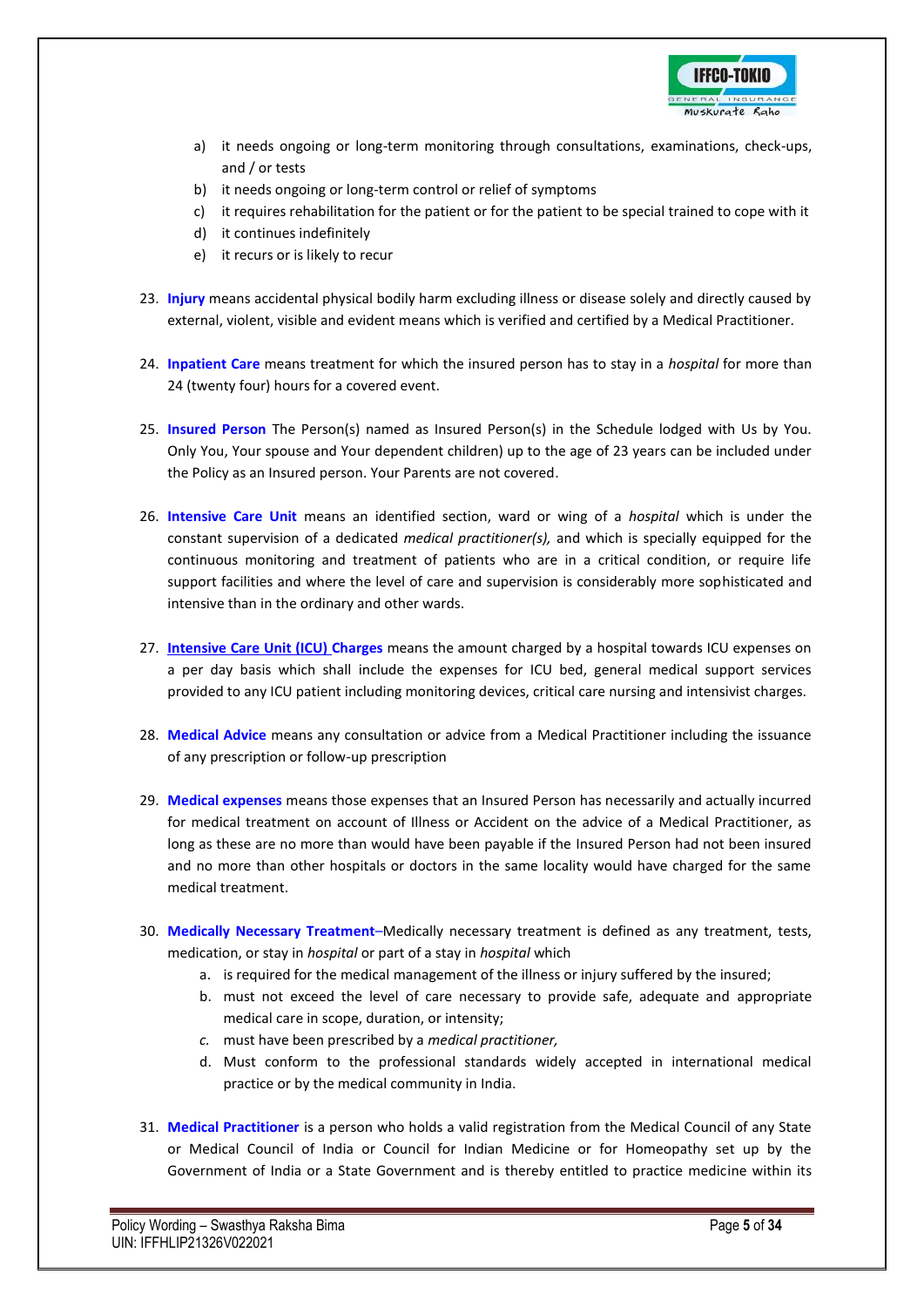

jurisdiction; and is acting within the scope and jurisdiction of license. The registered Medical Practitioner should not be the Insured or close family member

- 32. **Medical Services:** means the stipulated medical services offered by Emergency Assistance Service Provider during a medical emergency situation while You are away from home, consisting of medical consultation and evaluation, medical referrals, medically supervised repatriation**.**
- 33. **Migration**

It means, the right accorded to health insurance policyholders (including all members under family cover and members of group Health insurance policy), to transfer the credit gained for pre-existing conditions and time bound exclusions, with the same insurer.

- 34. **Network Provider** means hospitals enlisted by an insurer, TPA or jointly by an insurer and TPA to provide medical services to an insured by a cashless facility. The list of network hospitals is dynamic and hence may change from time to time. We suggest you to please check our website www.iffcotokio.co.in or contact our call centre/ nearest office for updated list of such hospitals before admission.
- 35. **New Born Baby** means baby born during the Policy Period and is aged upto 90 days.
- 36. **Non- Network Provider** means any *hospital/* day care centre that is not part of the *network.*
- 37. **Notification of Claim** is the process of intimating a claim to Us or our TPA through any of the recognized modes of communication
- 38. **Out-Patient (OPD) treatment** means treatment in which the Insured visits a clinic / hospital or associated facility like a consultation room for diagnosis and treatment based on the advice of a Medical Practitioner. The Insured is not admitted as a day care or in-patient.
- 39. **Optional Extension** means optional coverage which is available to You apart from the Basic Cover under the Policy, which You can choose to take on payment of necessary additional premium.
- 40. **Personal Services** means the other emergency services offered by Emergency Assistance Service Provider during a medical emergency situation while You are away from home, consisting of message transmission, care of minor children left unattended due to medical incident, return of mortal remains, prescription assistance, and legal and interpreter referrals.
- 41. **Policy**

It means these Policy wordings, the Policy Schedule and any applicable endorsements or extensions attaching to or forming part thereof. The Policy contains details of the extent of cover available to the Insured person, what is excluded from the cover and the terms & conditions on which the Policy is issued to The Insured person.

- 42. **Policy Period/ Period of Insurance** It means period of one policy year as mentioned in the schedule for which the Policy is issued.
- 43. **Policy Schedule** It means the Policy Schedule attached to and forming part of Policy.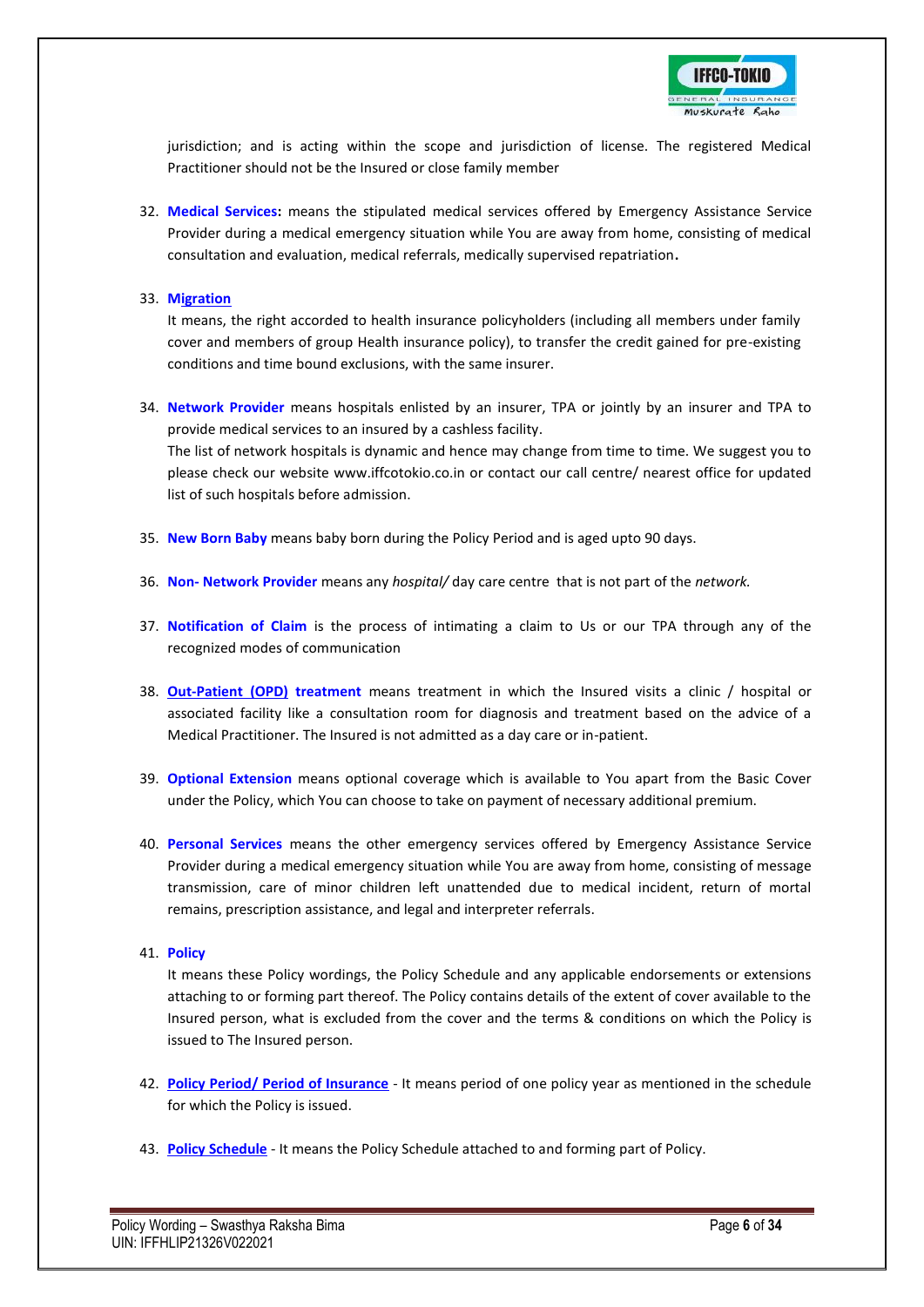

- 44. **Policy year -** It means a period of twelve months beginning from the date of commencement of the policy period and ending on the last day of such twelve-month period. For the purpose of subsequent years, policy year shall mean a period of twelve months commencing from the end of the previous policy year and lapsing on the last day of such twelve-month period, till the policy period, as mentioned in the schedule.
- 45. **Portability** means the right accorded to an individual health insurance policy holder (including all members under family cover), to transfer the credit gained for pre-existing conditions and time bound exclusions, from one insurer to another.

### 46. **Post Hospitalization Medical Expenses**

It means Medical Expenses incurred during predefined number of days immediately after the insured person is discharged from the hospital, provided that:

- a. such Medical Expenses are incurred for the same condition for which the Insured Person's Hospitalization was required, and
- b. the In-patient Hospitalization claim for such Hospitalization is admissible by the insurance company.

Limits for Post Hospitalisation Medical Benefit: Relevant medical expenses up to 7% of Hospitalization expenses (excluding Room Rent) incurred during period up to 30 days after Hospitalization on Disease/illness/Injury sustained subject to maximum of Rs.7500/-, which will be part of Hospitalization expenses claim.

#### 47. **Pre-existing Disease**

It means any condition, ailment, injury or disease

- a) That is/are diagnosed by a physician within 48 months prior to the effective date of the policy issued by the insurer or its reinstatement or
- b) For which medical advice or treatment was recommended by, or received from, a physician within 48 months prior to the effective date of the policy issued by the insurer or its reinstatement.

#### 48. **Preferred Provider Network**

means hospitals or Network providers empanelled by ITGI on negotiated package rates to provide cashless facility to you.

- 49. **Pre-Hospitalization Medical Expenses** means Medical Expenses incurred during pre-defined number of days preceding the hospitalization of the Insured Person, provided that**:**
	- i. Such Medical Expenses are incurred for the same condition for which the Insured Person's Hospitalization was required, and
	- ii. The In-patient Hospitalization claim for such Hospitalization is admissible by the Insurance Company.
- 50. **Proposal** means any signed proposal by filing up the questionnaires and declarations, written statements and any information in addition thereto supplied to Us by You.
- 51. **Qualified Nurse** means a person who holds a valid registration from the Nursing Council of India or the Nursing Council of any state in India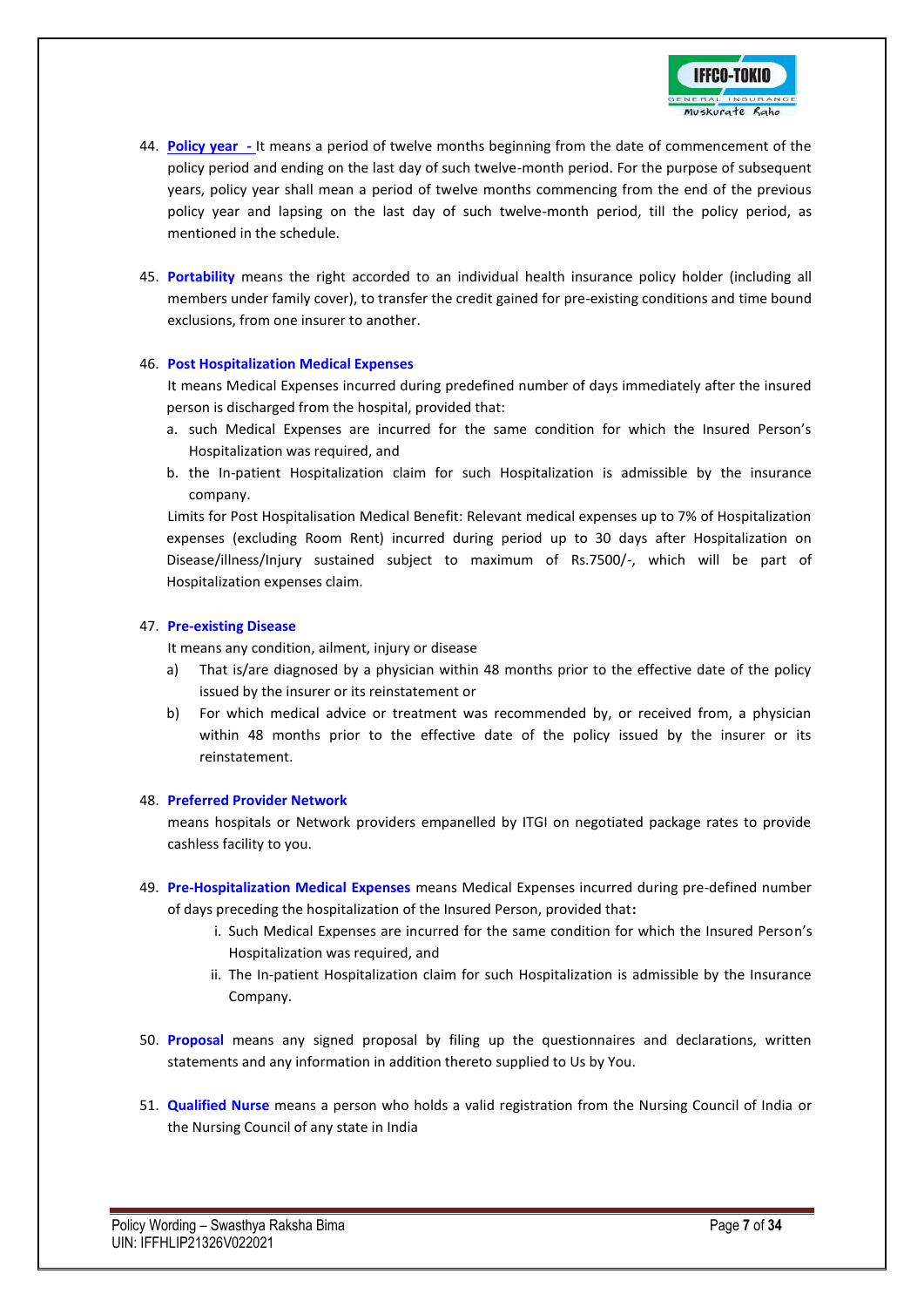

- 52. **Reasonable and Customary Charges** means the charges for services or supplies, which are the standard charges for the specific provider and consistent with the prevailing charges in the geographical area for identical or similar services, taking into account the nature of the illness / injury involved.
- 53. **Renewal** defines the terms on which the contract of insurance can be renewed on mutual consent with a provision of grace period for treating the renewal continuous for the purpose of gaining credit for pre-existing diseases, time-bound exclusions and for all waiting periods.
- 54. **Room rent** It means the amount charged by a hospital towards room and boarding expenses and shall include the associated medical expenses.

### 55. **Sub-limit**

It means a cost sharing requirement under a health insurance policy in which an insurer would not be liable to pay any amount in excess of the pre-defined limit.

- 56. **Sum Insured** means the monetary amount mentioned in the schedule as Sum Insured which is the limit of indemnity available to any of the Insured Persons severally or jointly and represents Our maximum liability under a claim and all claims in the aggregate in the Period of Insurance**.**
- 57. **Surgery or Surgical Procedure** means manual and / or operative procedure (s) required for treatment of an illness or injury, correction of deformities and defects, diagnosis and cure of diseases, relief from suffering and prolongation of life, performed in a hospital or day care centre by a *medical practitioner*.
- 58. **Third Party Administrator (TPA)** means a Company registered with the Authority, and engaged by an insurer, for a fee or by whatever name called and as may be mentioned in the health services agreement, for providing health services.
- 59. **Terrorism/Terrorist Incident**means any actual or threatened use of force or violence directed at or causing damage, injury, harm or disruption, or the commission of an act dangerous to human life or property, against any individual, property or government, with the stated or unstated objective of pursuing economic, ethnic, nationalistic, political, racial or religious interests, whether such interests are declared or not. Robberies or other criminal acts, primarily committed for personal gain and acts arising primarily from prior personal relationships between perpetrator(s) and victim(s) shall not be considered terrorist activity. Terrorism shall also include any act, which is verified or recognized by the relevant Government as an act of terrorism.
- 60. **Unproven/Experimental treatment** is treatment including drug experimental therapy which is not based on established medical practice in India, is treatment experimental or unproven.

### 61. **Waiting Period**

It means a period from the inception of this Policy during which specified diseases/treatments are not covered. On completion of the period, diseases/treatments shall be covered provided the Policy has been continuously renewed without any break.

62. **We/Our/Us/Insurer** means **IFFCO-TOKIO GENERAL INSURANCE COMPANY LIMITED.**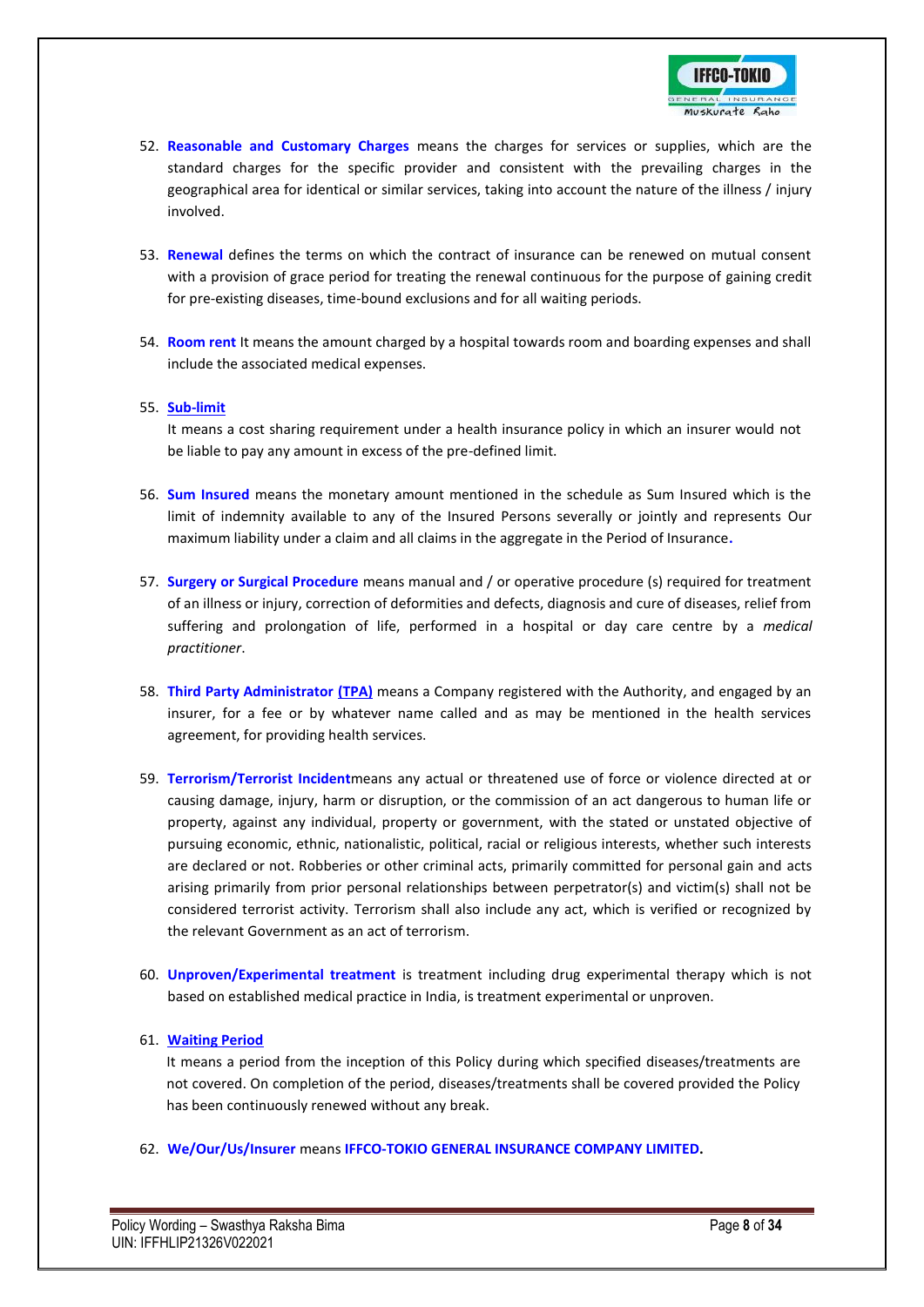

63. **You/Your** means the Person(s) named as Insured in the Schedule, including all Insured Persons

### **COVERAGE**

| <b>WHAT IS COVERED</b>                                     | <b>WHAT IS NOT COVERED</b>                                                         |
|------------------------------------------------------------|------------------------------------------------------------------------------------|
| If the Insured Person sustains any Injury or contracts     | WE will not pay for                                                                |
| any Disease and upon advice of a Medical Practitioner,     |                                                                                    |
| he/she has to incur Hospitalization expenses, then We      | 1. Pre-Existing Diseases(Code-Excl01)                                              |
| will pay Medically Necessary and Reasonable and            | Expenses related to the treatment of a<br>a)                                       |
| Customary Charges of the following Hospitalization         | pre-existing Disease (PED) and its direct                                          |
| expenses:                                                  | complications shall be excluded until the                                          |
|                                                            | expiry of 48 months of continuous                                                  |
| 1. Room, Boarding and Nursing Expense as provided in       | coverage after the date of inception of                                            |
| the Hospital/Nursing Home subject to following limits.     | the first policy with us.                                                          |
|                                                            | In case of enhancement of sum insured<br>b)                                        |
| a) Sub limit per day for normal Room expenses:1% of        | the exclusion shall apply afresh to the                                            |
| the Sum Insured                                            | extent of sum insured increase.                                                    |
| b) Sub limit per day for Intensive Care/Therapeutic        | If the Insured Person is continuously<br>C)                                        |
| Unit expenses: 2.0% of the Sum Insured                     | covered without any break as defined                                               |
| c) Service Charges of Hospital/Nursing Home: Actual        | under the portability norms of the extant<br>IRDAI (Health Insurance) Regulations, |
| 2.<br>Surgeon,<br>Anesthetist,<br>Medical<br>Practitioner, | then waiting period for the same would                                             |
| Consultants, Specialist Fees (including consultation       | be reduced to the extent of prior                                                  |
| through<br>telemedicine<br>prevailing<br>as<br>per         | coverage.                                                                          |
| Telemedicine Practice Guideline) whether paid              | Coverage under the policy after the<br>d)                                          |
| directly to the treating doctor / surgeon or to the        | expiry of 48 months for any pre-existing                                           |
| hospital.                                                  | disease is subject to the same being                                               |
|                                                            | declared at the time of application and                                            |
| 3. Expenses on Anesthesia, Blood, Oxygen, Operation        | accepted by us.                                                                    |
| Theatre, Surgical Appliances, Medicines and Drugs,         |                                                                                    |
| Diagnostic<br>Materials,<br>diagnostic<br>imaging          | 2. First Thirty Days Waiting Period(Code-Excl03)                                   |
| modalities, Dialysis, Chemotherapy, Radiotherapy,          | Expenses related to the treatment of any<br>i.                                     |
| Cost of Pacemaker, Artificial Limbs, Cost of               | illness within 30 days from the first policy                                       |
| Transplantation and similar expenses.                      | commencement date shall be excluded                                                |
|                                                            | except claims arising due to an accident,                                          |
| The above stated relevant expenses incurred for            | provided the same are covered.                                                     |
| Domiciliary Hospitalization at Reasonable and              | This exclusion shall not, however, apply if<br>ii.                                 |
| Customary Charges up to a maximum aggregate                | the Insured Person has Continuous                                                  |
| sub-limit of 20% of the Sum Insured.                       | Coverage for more than twelve months.                                              |
|                                                            | The within referred waiting period is<br>iii.                                      |
| 5. An additional Daily Allowance amount equivalent to      | made applicable to the enhanced sum                                                |
| 150/- per day, for the duration<br>Rs.<br>of .             | insured in the event of granting higher                                            |
| Hospitalization towards defraying of miscellaneous         | sum insured subsequently.                                                          |
| expenses.                                                  |                                                                                    |
|                                                            | 3. Specific Waiting Period: (Code-Excl02)                                          |
| Ambulance charges in connection with any<br>6.             | Expenses related to the treatment of the<br>a)                                     |
| admissible claim limited to Rupees 750/- or actual         | following<br>conditions,<br>listed                                                 |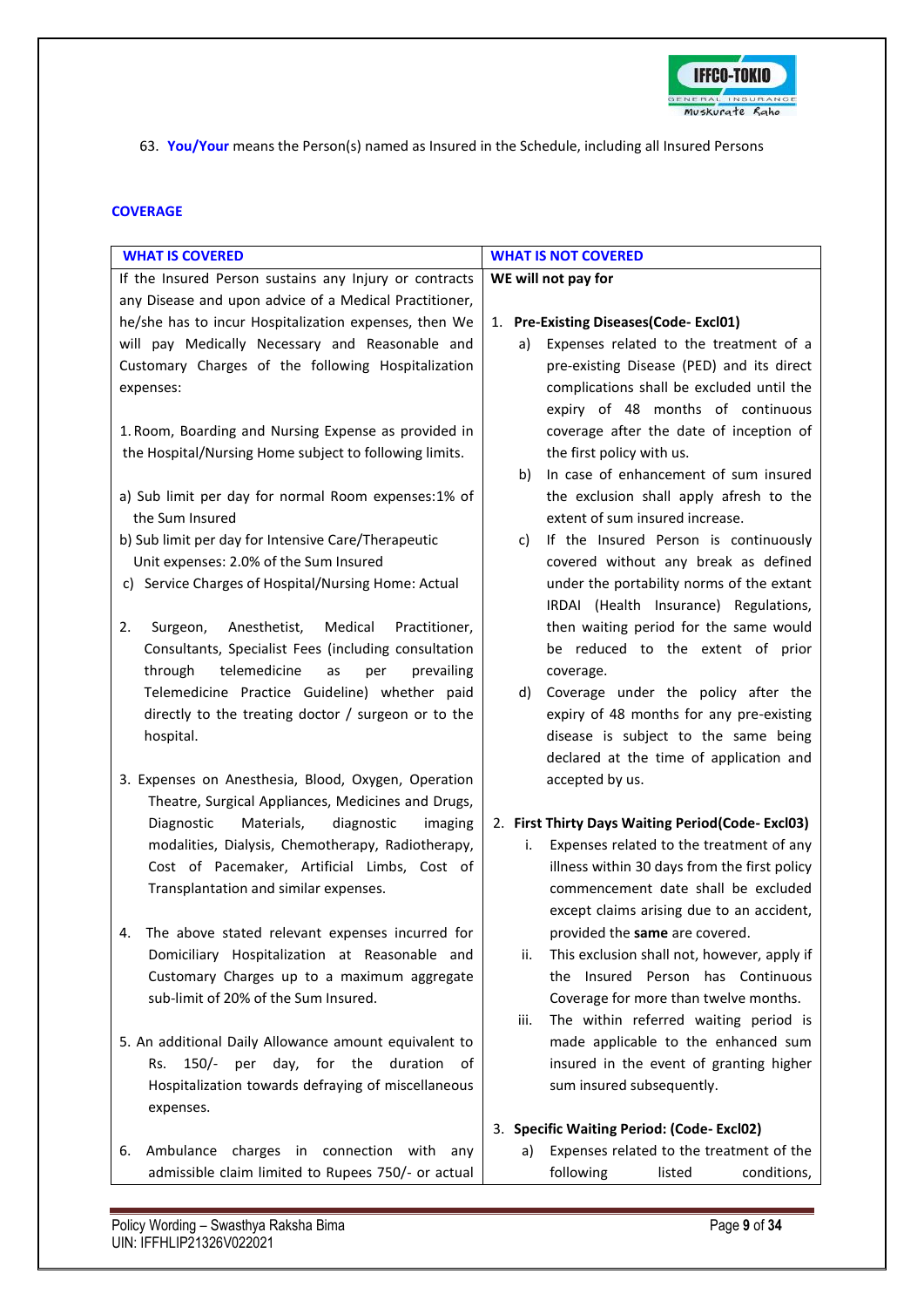

### whichever is less for each claim.

7. The below mentioned list of treatments has specified expenses limit per claim which is inclusive of all expenses as mentioned in  $(1)$ ,  $(2)$ ,  $(3)$ ,  $(4)$ ,  $(5)$  and (6) or actual amount, whichever is less. LIST OF TREATMENTS

| <b>Serial</b> | <b>Treatment List</b> | <b>Expense Limit Per</b> |
|---------------|-----------------------|--------------------------|
| Νo            |                       | Claim                    |
|               |                       | 5% of the Sum Insured    |
| А             | Cataract              | subject to maximum of    |
|               |                       | Rs 15,000/-              |
|               | Piles, Fistula,       | 8% of the Sum Insured    |
| B             | Fissure, Tonsillitis, | subject to maximum of    |
|               | <b>Sinusitis</b>      | Rs 25,000/-              |
|               | Benign Prostatic      | 8% of the Sum Insured    |
| C             | Hypertrophy,          | subject to maximum of    |
|               | Hernia                | Rs 30,000/-              |
|               | Knee/Hip Joint        | 30% of the Sum Insured   |
| D             | replacement,          | subject to maximum of    |
|               | Cancer, renal failure | Rs 1,00,000/-            |
|               | Appendicitis, Gall    | 10% of the Sum Insured   |
| E             | Bladder stones and    | subject to maximum of    |
|               | Hysterectomy          | Rs 25,000/-              |

8. AYUSH hospitalization expenses including Pre-Hospitalization and Post Hospitalization expenses Incurred in AYUSH Hospitals or AYUSH Day Care Centres.

### **Note 1:**

- 1. The Hospitalization expenses incurred for treatment of any one illness under package charges of the Hospital/Nursing Home will be restricted to 80% of the package in hospitals outside the Preferred Provider Network.
- 2. Hospitalization expenses of person donating an organ during the course of organ transplant will also be payable subject to the above sub limits applicable to the Insured Person and within the Sum Insured. For the Donor, no payment will be made towards Ambulance charges, Pre and Post Hospitalization expenses and Daily Allowance.
- 3. Pre-Hospitalization and Post Hospitalization Expenses for 30 days respectively as defined under the Policy will also be reimbursed along with the

surgeries/treatments shall be excluded until the expiry of 12/ 24 months of continuous coverage, as may be the case after the date of inception of the first policy with Us. This exclusion shall not be applicable for claims arising due to an accident.

- b) In case of enhancement of sum insured the exclusion shall apply afresh to the extent of sum insured increase.
- c) If any of the specified disease/procedure falls under the waiting period specified for pre-existing diseases, then the longer of the two waiting periods shall apply.
- d) The waiting period for listed conditions shall apply even if contracted after the policy or declared and accepted without a specific exclusion.
- e) If the Insured Person is continuously covered without any break as defined under the applicable norms on portability stipulated by IRDAI, then waiting period for the same would be reduced to the extent of prior coverage.
- f) List of specific diseases/procedures

### **i. 12 Months waiting period**

- (i) Tonsillitis/ Adenoids
- (ii) Gastric or Duodenal Ulcer
- (iii) Any type of Cyst/ Nodules/ Polyps
- (iv) Any type of Breast lumps.

### **ii. 24 Months waiting period**

- (i) Cataract, Benign Prostatic Hypertrophy,
- (ii) Hysterectomy for Menorrhagia or Fibromyoma
- (iii) Hernia, Hydrocele
- (iv) Fistula in anus, Piles, Sinusitis
- (v) Cholelithiasis and Cholecystectomy
- (vi) Spondylosis / Spondylitis any type
- (vii) Inter- vertebral Disc Prolapse (other than caused by an accident)
- (viii) Knee replacement/ Joint Replacement/ Hip replacement (other than caused by an accident)
- (ix) Osteoarthritis
- (x) Varicose Veins / Varicose Ulcers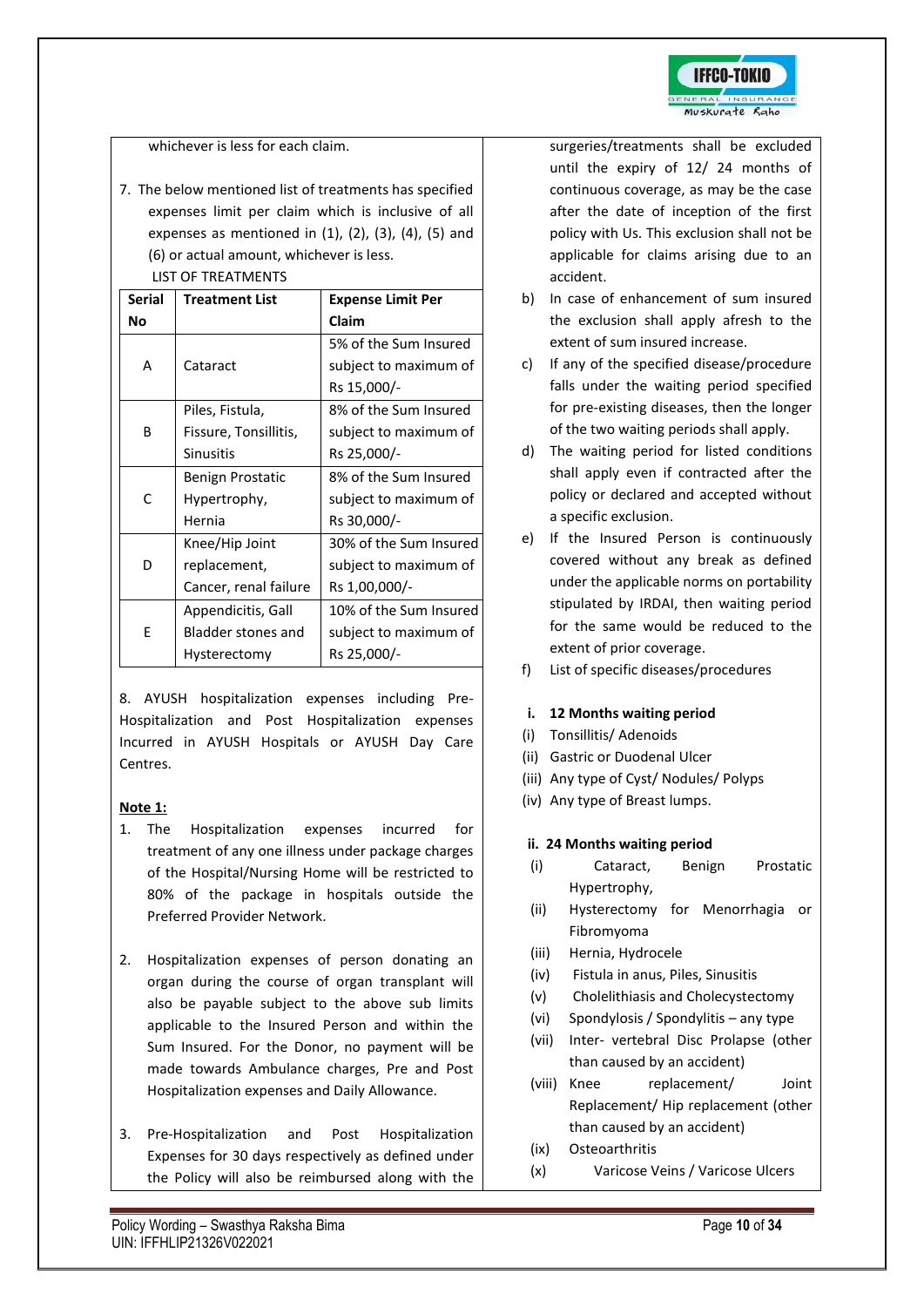

aforesaid Hospitalization expenses subject to the overall Sum Insured limit of the Insured Person. Any Nursing expenses during Pre and Post Hospitalization will be considered only if Qualified Nurse is employed on the advice of the attending Medical Practitioner for the duration specified.

- 4. For the purpose of determining the sub-limits of expenses for Room/ Boarding/Nursing and Domiciliary Hospitalization, as detailed under Item (1), (4) and (7) above, the specified percentages will be applied on the Sum Insured.
- 5. The amounts payable under item (2) and (3) shall be at the rate applicable to the entitled room category. In case You opt for a room with expenses higher than the entitled category as under 1(a), the associated medical expenses payable under (2) and (3) (except costs of pharmacy & covered consumables, implants & medical devices and cost of diagnostics provided by the Hospital) shall be limited to the charges applicable to the entitled category.
- 6. 35% copay if the Insured person takes treatment in a Zone A city (Please refer Definition no. 17 – Geographical Zones under "Definition of words").

Note 2: The expenses that are not covered in this policy are placed under List-I of Annexure-A. The list of expenses that are to be subsumed into room charges, or procedure charges or costs of treatment are placed under List-II, List-III and List-IV of Annexure-A respectively.

- 4. War (whether declared or not) and war like occurrence or invasion, acts of foreign enemies, hostilities, civil war, rebellion, revolutions, insurrections, mutiny, military or usurped power, seizure, capture, arrest, restraints and detainment of all kinds
- 5. Circumcision, unless necessary for the treatment of a disease not otherwise excluded or required as a result of accidental bodily Injury, vaccination unless forming part of postbite treatment, inoculation.
- 6. **Cosmetic or plastic Surgery: Code- Excl08**  Expenses for cosmetic or plastic surgery or any treatment to change appearance unless for reconstruction following an Accident, Burn(s) or Cancer or as part of medically necessary treatment to remove a direct and immediate health risk to the insured. For this to be considered a medical necessity, it must be certified by the attending Medical Practitioner.
- 7. Cost of spectacles and contact lens or hearing aids.
- 8. Dental treatment or surgery of any kind, unless requiring Hospitalization.
- 9. **Rest Cure, rehabilitation and respite care-Code- Excl05**
	- a) Expenses related to any admission primarily for enforced bed rest and not for receiving treatment. This also includes:
		- i. Custodial care either at home or in a nursing facility for personal care such as help with activities of daily living such as bathing, dressing, moving around either by skilled nurses or assistant or non-skilled persons.
		- ii. Any services for people who are terminally ill to address physical, social, emotional and spiritual needs.

10.**Treatment for, Alcoholism, drug or substance abuse or any addictive condition and**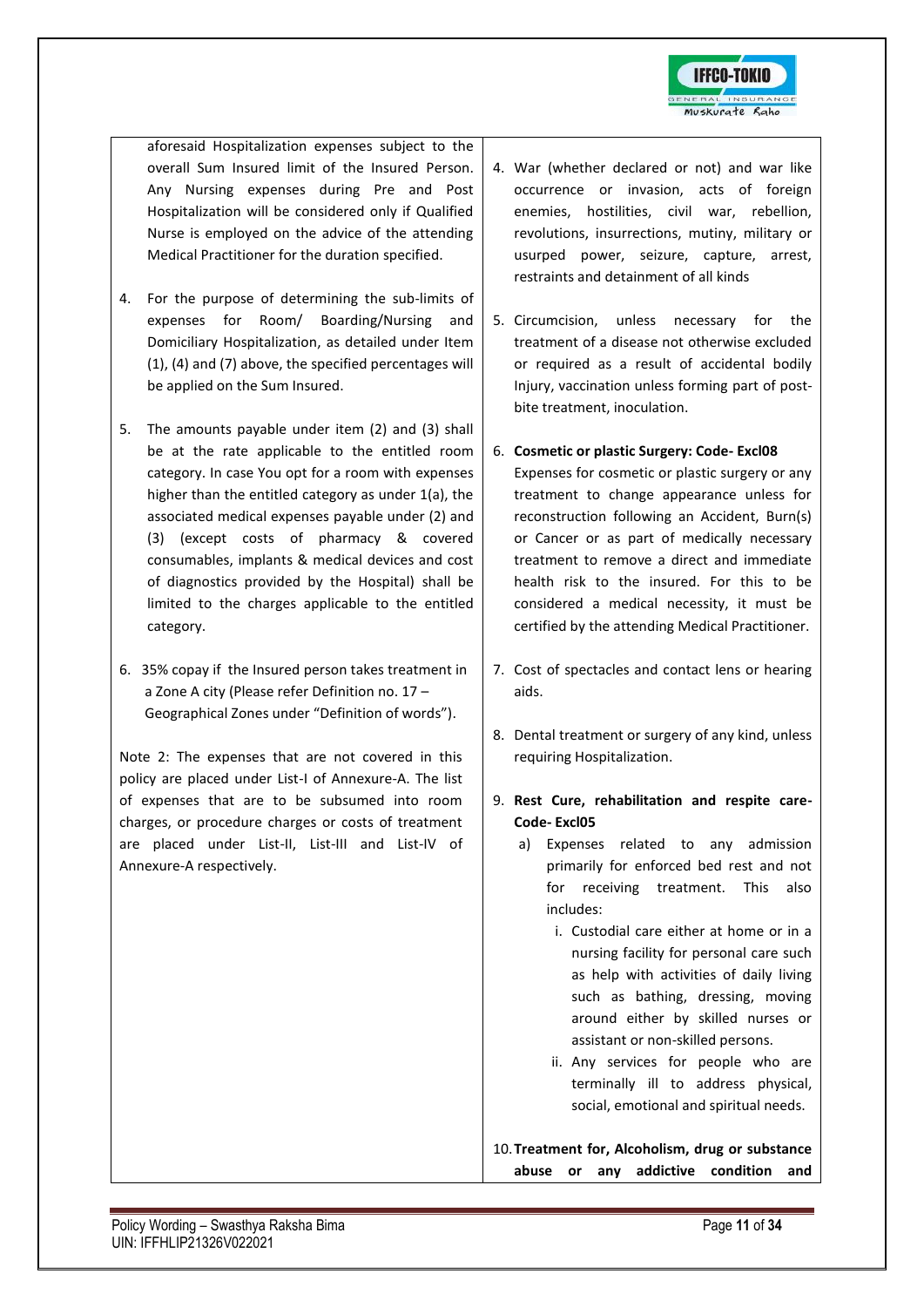

| consequences thereof. Code-Excl12                                                                                                                                                                                                                                                                                                                                                                             |
|---------------------------------------------------------------------------------------------------------------------------------------------------------------------------------------------------------------------------------------------------------------------------------------------------------------------------------------------------------------------------------------------------------------|
| 11. Breach of law: Code- Excl10<br>Expenses for treatment directly arising from or<br>upon any Insured<br>Person<br>consequent<br>committing or attempting to commit a breach<br>of law with criminal intent                                                                                                                                                                                                  |
| 12. Treatment of, external congenital Disease or<br>defects or anomalies, venereal Disease or<br>intentional self-Injury                                                                                                                                                                                                                                                                                      |
| 13. Investigation & Evaluation(Code-Excl04)<br>Expenses related<br>to any admission<br>a)<br>primarily for diagnostics and evaluation<br>purposes.<br>b) Any diagnostic expenses which are not<br>related or not incidental to the current<br>diagnosis and treatment.                                                                                                                                        |
| 14. Maternity Expenses (Code - Excl 18):<br>Medical treatment expenses traceable to<br>i.<br>childbirth (including complicated deliveries<br>and caesarean sections incurred during<br>hospitalization) except ectopic pregnancy;<br>ii.<br>expenses towards miscarriage (unless due<br>an accident) and lawful medical<br>to<br>termination of pregnancy during the policy<br>period                         |
| 15. Sterility and Infertility: (Code-Excl17)<br>Expenses related to sterility and infertility.<br>This includes:<br>Any type of contraception, sterilization<br>i.<br>ii.<br>Reproduction<br>Assisted<br>services<br>including artificial insemination and<br>advanced reproductive technologies<br>such as IVF, ZIFT, GIFT, ICSI<br>iii.<br><b>Gestational Surrogacy</b><br>Reversal of sterilization<br>iv. |
| 16. Nuclear attack or weapons, contributed to,<br>caused by, resulting from or from any other<br>cause or event contributing concurrently or in<br>any other sequence to the loss, claim or<br>expense. For the purpose of this exclusion:<br>Nuclear attack or weapons means the<br>a) -<br>use of any nuclear weapon or device or                                                                           |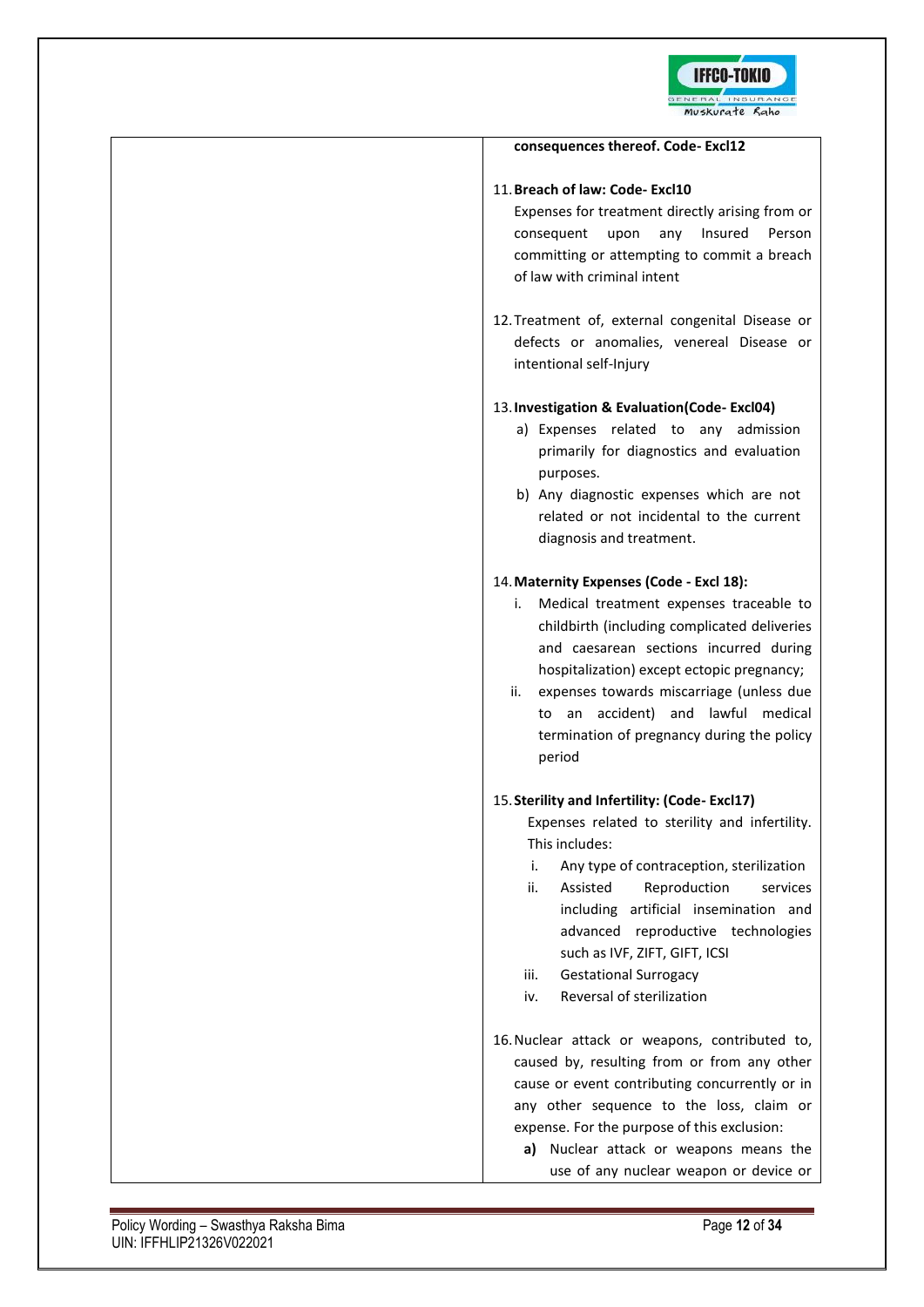

| waste or combustion of nuclear fuel or<br>emission,<br>discharge,<br>the<br>dispersal,<br>release or escape of fissile/ fusion<br>material emitting a level of radioactivity<br>of<br>causing<br>Illness,<br>capable<br>any<br>incapacitating disablement or death.                                                                                                                        |
|--------------------------------------------------------------------------------------------------------------------------------------------------------------------------------------------------------------------------------------------------------------------------------------------------------------------------------------------------------------------------------------------|
| 17. Any expense on treatment of Insured Person<br>as outpatient in a Hospital.                                                                                                                                                                                                                                                                                                             |
| 18. Unproven Treatments: Code-Excl16<br>Expenses related to any unproven treatment,<br>services and supplies for or in connection with<br>any treatment. Unproven treatments are<br>treatments, procedures or supplies that lack<br>significant medical documentation to support<br>their effectiveness                                                                                    |
| 19. Any expense on procedure and treatment<br>including acupressure,<br>acupuncture<br>and<br>magnetic therapies.                                                                                                                                                                                                                                                                          |
| 20. Hazardous or Adventure sports: Code-Excl09<br>Expenses<br>related<br>treatment<br>to<br>any<br>necessitated due to participation<br>as a<br>professional in hazardous or adventure sports,<br>including but not limited to, para-jumping, rock<br>mountaineering, rafting,<br>climbing,<br>motor<br>racing, horse racing or scuba diving, hand<br>gliding, sky diving, deep-sea diving |
| related to<br>21. Expenses<br>any<br>treatment<br>necessitated due to participation as a non-<br>professional in hazardous or adventure sports,<br>including but not limited to, para-jumping,<br>rock climbing, mountaineering, rafting, motor<br>racing, horse racing or scuba diving, hand<br>gliding, sky diving, deep-sea diving.                                                     |
| 22. External/Durable<br>medical/non-medical<br>equipment of any kind which can be used at<br>home subsequently except the medicines or<br>the solutions required for the treatment.                                                                                                                                                                                                        |
| 23. All non-medical expenses including personal<br>comfort and convenience items or services and<br>similar incidental<br>expenses or<br>servicing<br>including<br>ayah/<br>barber,<br>cosmetics<br>and                                                                                                                                                                                    |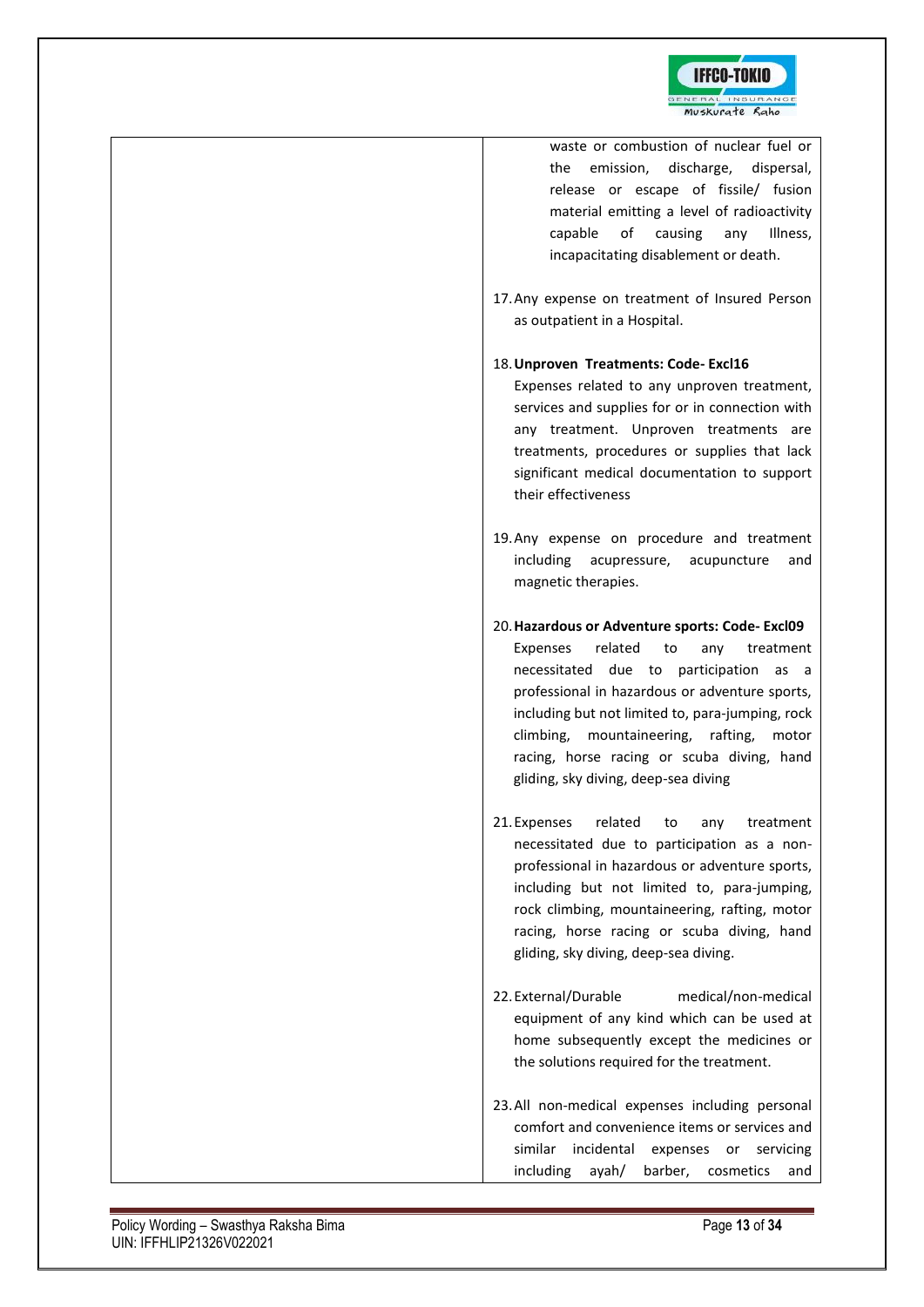

| napkins                                                                                                                                                                                                                                                                                    |
|--------------------------------------------------------------------------------------------------------------------------------------------------------------------------------------------------------------------------------------------------------------------------------------------|
| 24. Obesity/ Weight Control: Code- Excl06<br>Expenses related to the surgical treatment of<br>obesity that does not fulfil all the below<br>conditions:<br>Surgery to be conducted is upon the<br>1)                                                                                       |
| advice of the Doctor<br>The surgery/Procedure conducted should<br>2)<br>be supported by clinical protocols<br>The member has to be 18 years of age or<br>3)<br>older and                                                                                                                   |
| Body Mass Index (BMI);<br>4)<br>a) greater than or equal to 40 or<br>greater than or equal to 35 in<br>b)<br>conjunction with any of the<br>following severe<br>co-morbidities<br>following failure of less invasive<br>methods of weight loss:<br>Obesity-related<br>i.<br>cardiomyopathy |
| Coronary heart disease<br>ii.<br>Severe Sleep Apnea<br>iii.<br>Uncontrolled Type2 Diabetes<br>iv.                                                                                                                                                                                          |
| 25. Change-of-Gender treatments: Code-Excl07<br>Expenses related to any treatment, including<br>surgical<br>change<br>management,<br>to<br>characteristics of the body to those of the<br>opposite sex                                                                                     |
| 26. Travel or transportation expenses, other than<br>Ambulance service charges.                                                                                                                                                                                                            |
| 27. Pre-natal and post-natal expenses.                                                                                                                                                                                                                                                     |
| 28. Any consequential or indirect loss or expenses<br>arising out of or related to the Hospitalization.                                                                                                                                                                                    |
| 29. Any treatment charges or fees charged by any<br>Medical Practitioner acting outside the scope<br>of license or registration granted to him by any<br>medical Council.                                                                                                                  |
| 30. Any expense under Domiciliary Hospitalization<br>for<br>Treatment of following Diseases:<br>Asthma<br>(i)                                                                                                                                                                              |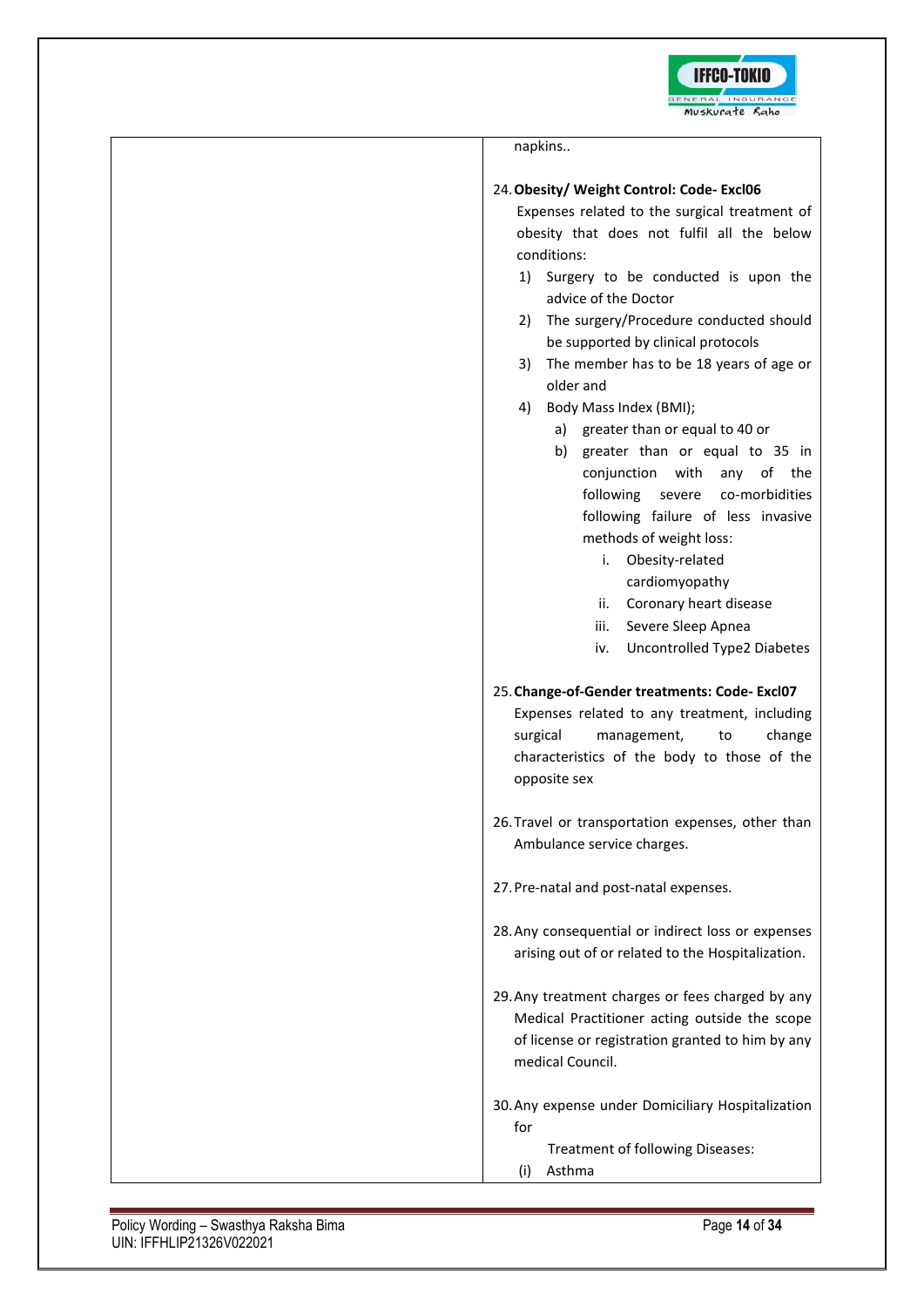

- (iii) Chronic Nephritis and Nephritic Syndrome
- (iv) Diarrhea and all type of Dysenteries including Gastro-enteritis
- (v) Diabetes Mellitus
- (vi) Epilepsy
- (vii) Hypertension
- (viii)Influenza, Cough and Cold
- (ix) Pyrexia of unknown origin for less than 15 days
- (x) Tonsillitis and Upper Respiratory Tract infection including Laryngitis and Pharyngitis
- (xi) Arthritis, Gout and Rheumatism
- (xii) Dental Treatment or Surgery

### 31.**Excluded Providers: Code- Excl11**

Expenses incurred towards treatment in any hospital or by any Medical Practitioner or any other provider specifically excluded by Us and disclosed in Our website / notified to the policyholders are not admissible. However, in case of life threatening situations **or** following an accident, expenses up to the stage of stabilization are payable but not the complete claim.

(Note: The list of such excluded provider(s) is dynamic and hence may change from time to time. Hence we suggest you to please check our website or contact our call centre/nearest office for updated list of such excluded hospitals before admission.)

### 32.**Refractive Error: Code- Excl15:**

Expenses related to the treatment for correction of eye sight due to refractive error less than 7.5 dioptres

- 33.Any other type of Laser treatments / surgeries for EYE which can be performed on OPD basis
- 34.Cytotron Therapy, Rotational Field Quantum Magnetic Resonance (RFQMR), EECP (Enhanced External Counter Pulsation) Therapy, Chelation Therapy, Hyperberic Oxygen Therapy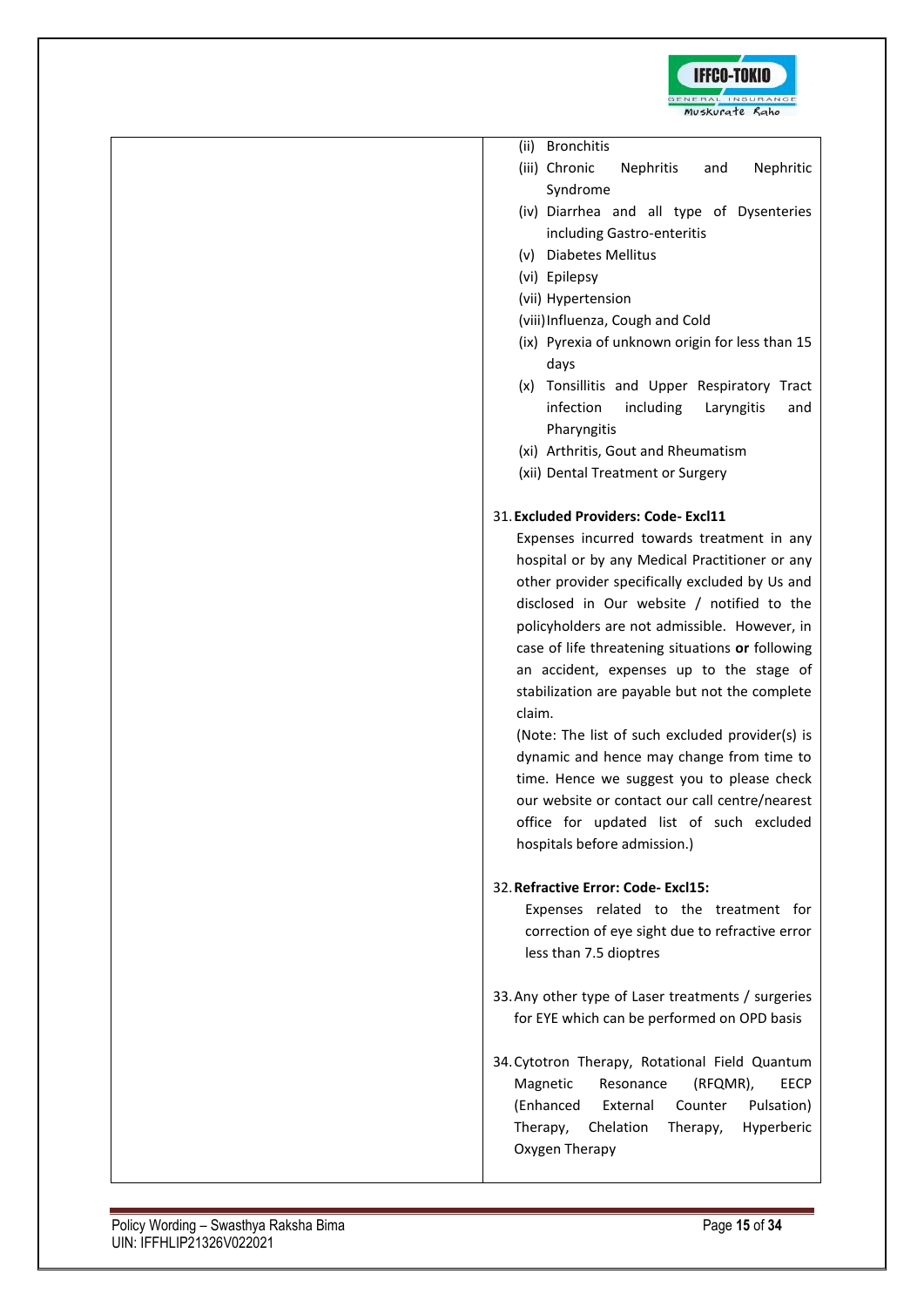

| 35. Intra-articular injections.                                                                                                                                                                                                                                                          |
|------------------------------------------------------------------------------------------------------------------------------------------------------------------------------------------------------------------------------------------------------------------------------------------|
| 36. Treatments received in health hydros, nature<br>cure clinics, spas or similar establishments or<br>private beds registered as a nursing home<br>attached to such establishments or where<br>admission is arranged wholly or partly for<br>domestic reasons. Code-Excl13              |
| 37. Dietary supplements and substances that can<br>be purchased without prescription, including<br>but not limited to Vitamins, minerals and<br>organic substances unless prescribed by a<br>medical practitioner as part of hospitalization<br>claim or day care procedure. Code-Excl14 |

### **REINSTATEMENT OF SUM INSURED**

If the Insured person gets hospitalized and the claim is payable, the sum insured gets reduced by the payable amount. Hence, in case insured wants to reinstate the sum insured, he may opt for the same at the time of claim.

After occurrence of a claim under the policy, the basic sum insured under the policy will be reinstated by the amount of the claim after charging appropriate premium as per the following method for reinstatement of the basic sum insured so that full basic sum insured is available for the policy period:

- a) Reinstatement of basic sum insured will be to the extent of claim amount paid.
- b) Reinstatement premium will be deducted from the claim amount.
- c) Reinstatement will be effected for the period from the first date of Hospitalization up to the expiry date of the policy.
- d) This reinstated basic sum insured will not be available for the Hospitalization treatment expenses of the illness, disease, injury for which the insured person(s) was/were hospitalized. It will be available for treatment including that for the same illness or any other disease, illness (other than chronic diseases listed below under point g) which are not cases of relapse within 45(forty-five) days of first Hospitalization for which Insured person(s) was/were hospitalised. Further even in the first Hospitalization period, if the insured person(s) sustain any injury or contract(s) any disease other than injury, disease for which he/she was hospitalised, then the reinstated basic sum insured will be available for payment of claim for subsequent disease/injury/illness which insured person(s) has/have sustained whilst being in the hospital for the other disease/injury.
- e) Though the basic sum insured will be reinstated as soon as Hospitalization of the insured person(s) take place, the premium for the same shall be recovered from the claim settlement amount.
- f) Premium will be computed on pro-rata on the proportion of claimed amount to basic sum insured and the annual premium as per the following calculation:

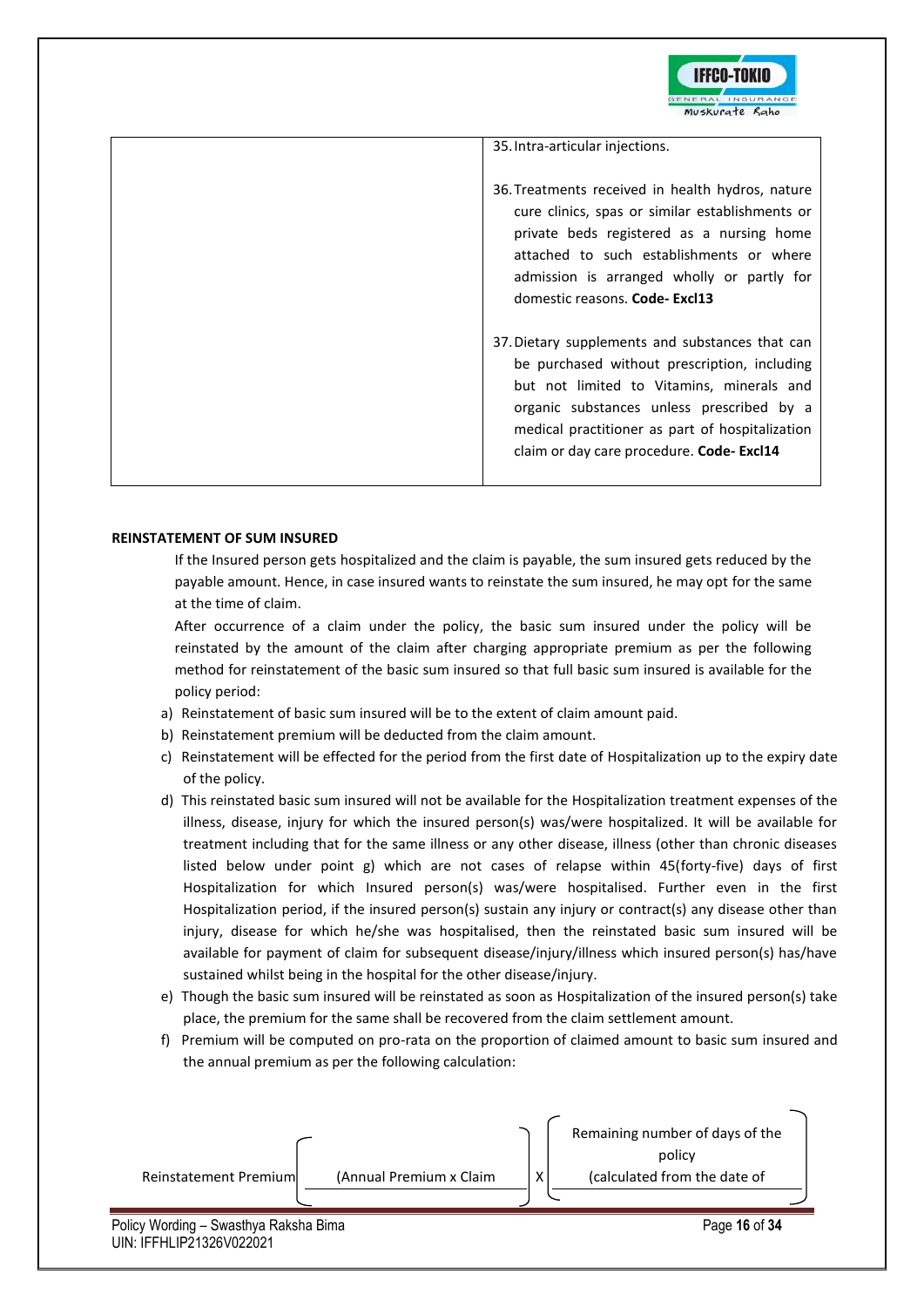

= Amount) admission in the hospital)

Total Basic Sum Insured 365

- g) The reinstated basic sum insured will not be available for the following chronic disease where the initial claim under the same policy period has been lodged for:
	- a) Cancer of specified severity
	- b) Coma of Specified Severity
	- c) End Stage Liver Disease
	- d) Kidney Failure Requiring Regular Dialysis
	- e) Major Injuries
	- f) Major Organ /Bone Marrow Transplant
	- g) Multiple Sclerosis with Persisting Symptoms
	- h) Open Chest CABG
	- i) Third Degree Burns
	- j) Stroke Resulting in Permanent Symptoms
- h) The reinstatement of sum insured will not be available for Domiciliary Hospitalization and AYUSH Hospitalization.

### **ADDITIONAL BENEFITS**

### 1. **MODERN TREATMENT METHODS AND ADVANCEMENT IN TECHNOLOGIES:**

The following procedures will be covered (wherever medically indicated) either as in patient or as part of Domiciliary Hospitalization or as part of day care treatment in a hospital upto 50% of Sum Insured, during the policy period:

- A. Uterine Artery Embolization and HIFU (High intensity focused ultrasound)
- B. Balloon Sinuplasty
- C. Deep Brain stimulation
- D. Oral chemotherapy
- E. Immunotherapy- Monoclonal Antibody to be given as injection
- F. Intra vitreal injections
- G. Robotic surgeries
- H. Stereotactic radio surgeries
- I. Bronchial Thermoplasty
- J. Vaporisation of the prostrate (Green laser treatment or holmium laser treatment)
- K. IONM (Intra Operative Neuro Monitoring)
- L. Stem cell therapy: Hematopoietic stem cells for bone marrow transplant for haematological conditions to be covered.
- 2. **DAY CARE TREATMENT**:) Day care medical treatments listed in Annexure "List of Day Care Procedures" of the policy document, will be payable even if the duration of hospitalization is less than 24 (Twenty-four) hours. (Note: The list of such treatments is dynamic and hence may change from time to time. Hence we suggest you to please check our website/ contact our nearest office for updated list of such treatments.)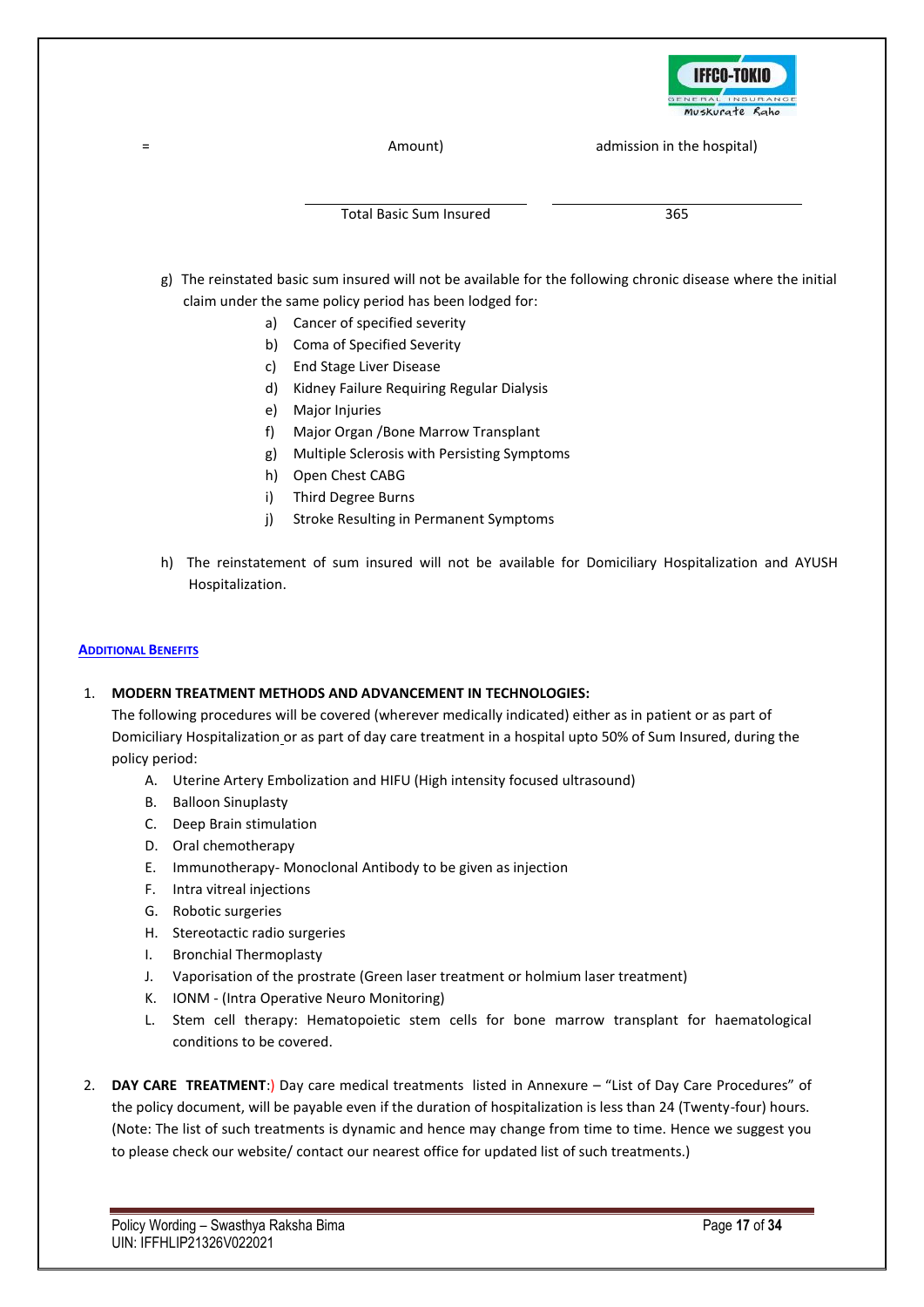

#### **3. EMERGENCY ASSISTANCE SERVICES**

This Policy provides You, at no additional cost, whatsoever, a host of value added Emergency Medical Assistance and Emergency Personal Services as described below. The services are provided by Emergency Assistance Service Provider when You are traveling within India 150 kilometers or more away from Your residential address as mentioned in the Policy Schedule for less than 90 days**. All services will be arranged by**  Emergency Assistance Service Provider **only. No claims for reimbursement of expenses incurred for services arranged by You will be entertained.**

- 1. **Medical Consultation, Evaluation and Referral**: You have access to an Operations Center with multilingual medical staff on duty 24 hours a day, 365 days a year. Medical personnel are available for medical consultation, evaluation and referrals to qualified physicians.
- 2. **Emergency Medical Evacuation:** If You have a medical emergency and an adequate medical facility is not available (as determined by the **Emergency Assistance Service Provider**'s Physician and the Consulting Physician) proximate to where You are located, **Emergency Assistance Service Provider** will arrange an emergency evacuation, with medical supervision, by an appropriate means to the nearest medical facility capable of providing the required care.
- 3. **Medical Repatriation**: When medically necessary, as determined by the **Emergency Assistance Service Provider**'s Physician and the Consulting Physician, repatriation under medical supervision to Your address as mentioned in the Policy Schedule at such time as You are medically cleared for travel via commercial carrier, provided the repatriation can be accomplished without compromising Your medical condition. If the time period to receive medical clearance to travel by common carrier exceeds fourteen days from the date of discharge from the hospital, an appropriate mode of transportation may be arranged, such as an air ambulance. Medical or non-medical escorts may be provided as necessary.
- 4. **Transportation to Join Patient**: Provide a designated family member or personal friend with an economy, round-trip, common carrier transportation to the major airport closest to the place of hospitalization, provided You have travelled alone and You are required to be hospitalized for more than seven consecutive days. At Your request, **Emergency Assistance Service Provider** will also provide assistance with arrangements for the family member or the friend's accommodation. It is the responsibility of the family member or the friend to meet all documentary requirements for the travel and accommodation costs.
- 5. **Care and/or Transportation of Minor Children**: When Your minor child(ren) is left unattended as a result of Your medical situation, **Emergency Assistance Service Provider** will provide the child with transportation to home or to the home of a person designated by You living in the same city as Your address . If appropriate, an attendant will escort the child.
- 6. **Emergency Message Transmission**: **Emergency Assistance Service Provider** will receive and transmit emergency messages to/from home.
- 7. **Return of Mortal Remains**: In the event of death of Insured Person, **Emergency Assistance Service Provider** will arrange and pay for the return of mortal remains. **Emergency Assistance Service Provider** will render any assistance necessary in the transport including locating a local, Emergency Assistance funeral home, mortuary or direct disposition facility to prepare the body for transport, completing all documentation, obtaining all legal clearances, providing death certificates, purchasing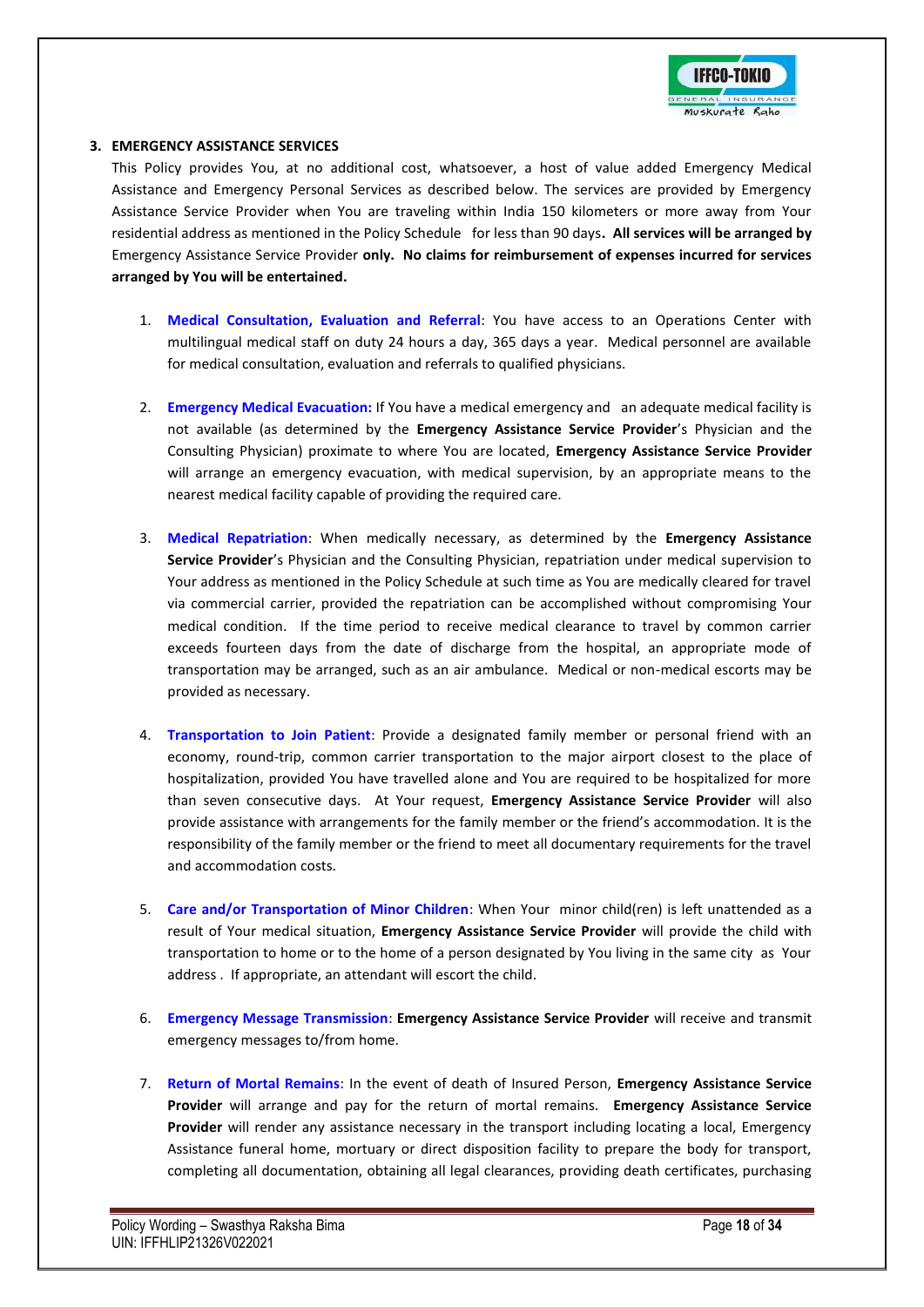

the minimally necessary casket or air transport container, as well as transporting the remains, including retrieval from site of death and delivery to receiving funeral home.

8. **Emergency Cash Coordination**: **Emergency Assistance Service Provider** will assist in coordinating the transfer of emergency cash. Source of funds is solely Your responsibility

#### **Conditions**:

- 1. The Emergency Assistance Services-Medical and Personal are not available on reimbursement basis.
- 2. The provision of the Emergency Medical or Personal Assistance Services to You during the Period of Insurance by **Emergency Assistance Service Provider** does not necessarily mean that the Hospitalization claim is admissible under the Policy.

**Exclusions**: **The Emergency Assistance Services are available subject to certain limited exclusions as set forth below:**

Emergency Assistance Service Provider **will not provide services in the following instances:** 

- (i) Travel undertaken specifically for securing medical treatment
- (ii) Services sought outside India.
- (iii) Injuries resulting from participation in acts of war or insurrection
- (iv) Commission of unlawful act(s) with malafide intent.
- (v) Attempt at suicide /self-inflicted injuries
- (vi) Incidents involving the use of drugs, unless prescribed by a physician
- (vii) Transfer of the Insured Person from one medical facility to another medical facility of similar capabilities and providing a similar level of care

### **Emergency Assistance Service Provider will not evacuate or repatriate an Insured Person in the following instances:**

- (i) Without medical authorization
- (ii) With mild lesions, simple injuries such as sprains, simple fractures, or mild sickness which can be treated by local doctors and do not prevent You from continuing Your trip or returning home
- (iii) With a pregnancy term of over six months
- (iv) With mental or nervous disorders unless hospitalized

#### **Specific Exclusions:**

- (i) Trips exceeding 90 days from declared residence without prior notification to Emergency Assistance Service Provider.
- (ii) Students at home/school campus address (as they are not considered to be in travel status)

Legal actions arising hereunder shall be barred unless written notice thereof is received by Us / **Emergency Assistance Service Provider** within one (1) year from the date of event giving rise to such legal action.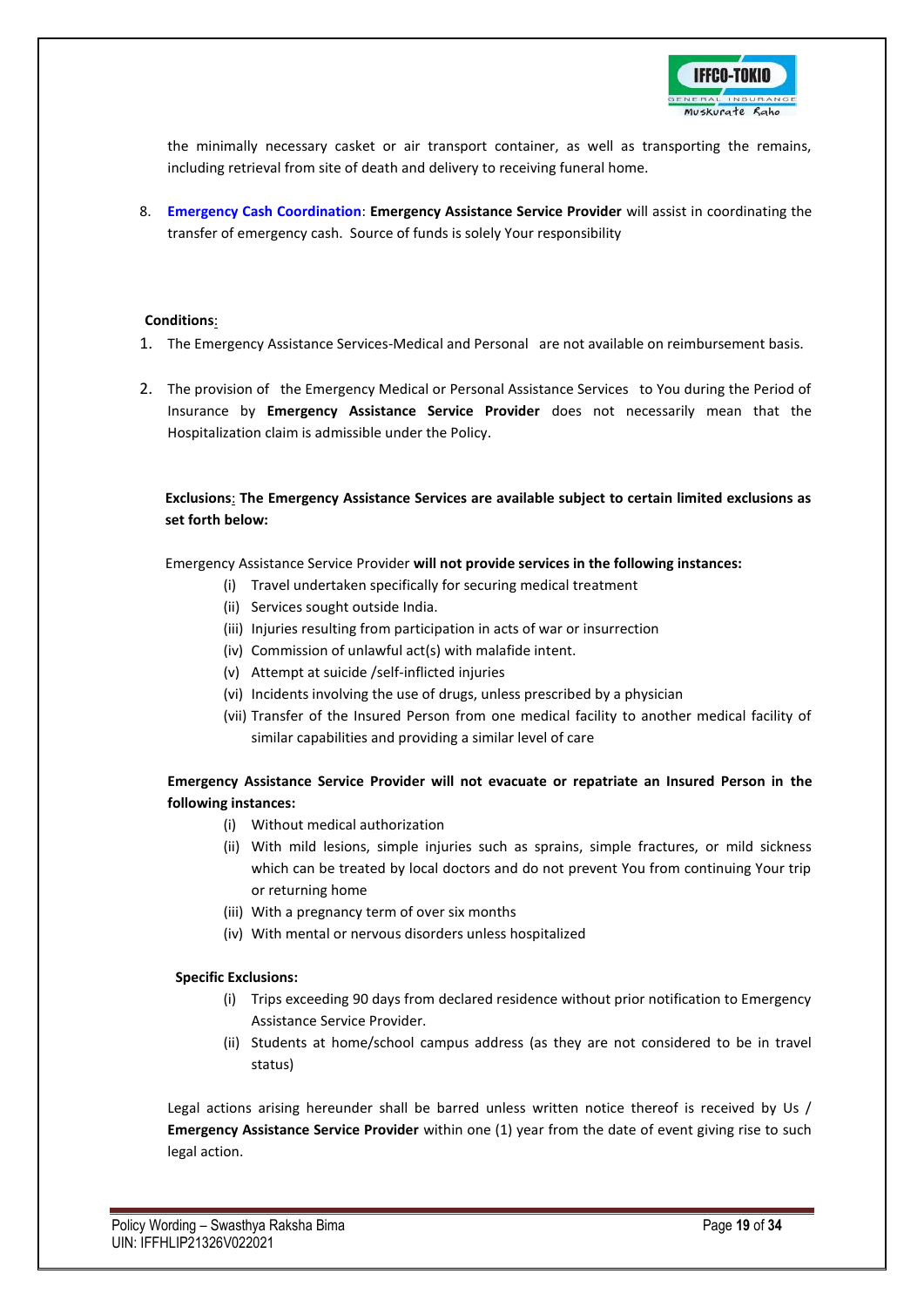

While assistance services are available all over India, transportation response time is directly related to the location/jurisdiction where an event occurs. We/ **Emergency Assistance Service Provider** are not responsible for failing to provide services or for delays in the delivery of services caused by strikes or conditions beyond our / their control, including by way of example and not by limitation, weather conditions, availability of airports, flight conditions, availability of hyperbaric chambers, communications systems or where rendering of service is limited or prohibited by local law or edict.

All consulting physicians and attorneys are independent contractors and not under Our control or of **Emergency Assistance Service Provider**. We/ **Emergency Assistance Service Provider** are not responsible or liable for any malpractice committed by professionals rendering services to You.

You must reimburse **Emergency Assistance Service Provider** for any service rendered upon request, that is beyond the scope of this Policy. The liability to pay for such service and the charge applicable will be informed to You prior to provision of such service.

We shall not be held liable or responsible for any acts or omissions by **Emergency Assistance Service Provider** in connection with or arising from the rendering of services described above.

#### **CLAIM PROCEDURE AND REQUIREMENTS:**

**(a) Notification of Claim:** An event which might become a claim under the Policy must be reported to Us as soon as possible, but not later than 7 days from the date of Hospitalization. A written statement of the claim will be required and a Claim Form will be completed and the claim must be filed within 30 days from the date of discharge from the Hospital or completion of treatment, except in extreme cases of hardship where it is proved to Our satisfaction that under the circumstances in which You / Insured Person or his/her personal representative were placed, it was not possible for any one of You to give notice or file claim within the prescribed time limit.

For all claims (cashless/reimbursement) the following documents are required:

- i. Claim Form duly filled in and signed As per prescribed format (Form B to be filled in and signed by the Hospital authorities under seal)
- ii. Copy of Photo ID / Proof
- iii. Discharge Summary (Photo Copy in case of claim for Pre/Post Hospitalization only)
- iv. Hospital Bill (Original Only)
- v. Hospital Receipt (Original Only)
- vi. Investigation Reports with supporting prescriptions
- vii. Investigation Bills (Original Only)
- viii. Pharmacy Bills (Original Only)with supporting prescriptions
- ix. Bills including the relevant stickers for Implants
- x. All previous treatment papers related to Ailment of last 4 years. (In some cases, we may ask for more than 4 years record if required)
- xi. Copy/Copies of previous insurance policies if required (in case not provided earlier)
- xii. Registration Certificate of the Hospital under Clinical Establishment Act or similar state act for medical establishments. Please note registration under Shops and Establishment Act, Registration with CMO etc. are not sufficient to meet the requirements of policy.
- xiii. KYC (know your customer) form, if claim is more than 1(One) lakh
- xiv. Any other document if insured wants to furnish in support of the claim (Pl Specify)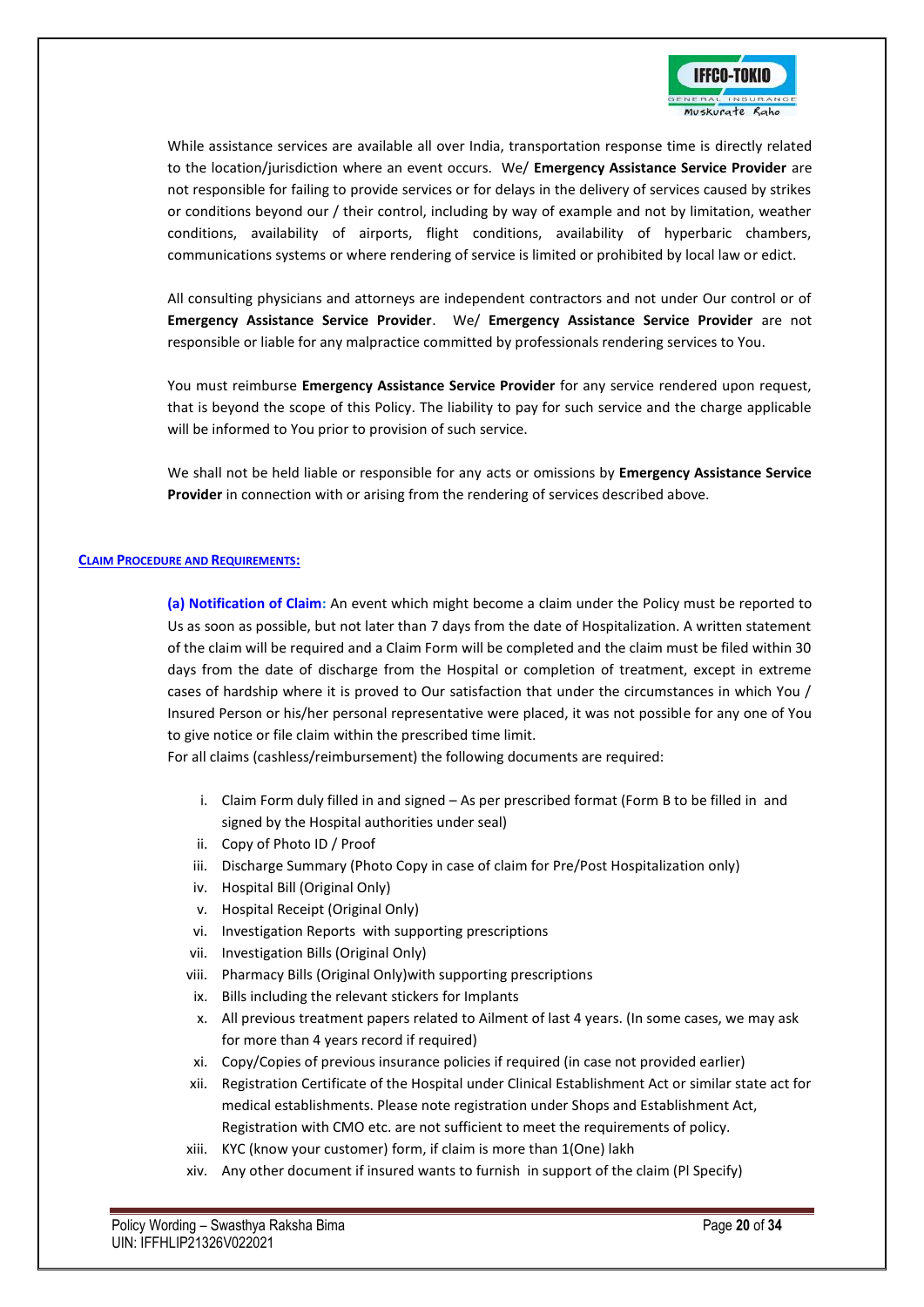

Our representative shall be allowed to carry out examination and obtain information on any alleged Injury or Disease requiring Hospitalization if and when We may reasonably require at Our cost.

### **(b) Claim Settlement (provision for Penal Interest)**

- i. We shall settle or reject a claim, as the case may be, within 30 days from the date of receipt of last necessary document.
- ii. ln the case of delay in the payment of a claim, We shall be liable to pay interest to You/the policyholder from the date of receipt of last necessary document to the date of payment of claim at a rate 2% above the bank rate\*\*
- iii. However, where the circumstances of a claim warrant an investigation in Our opinion, We shall initiate and complete such investigation at the earliest, in any case not later than 30 days from the date of receipt of last necessary document- ln such cases, We shall settle or reject the claim

within 45 days from the date of receipt of last necessary document.

- iv. ln case of delay beyond stipulated 45 days, the Company shall be liable to pay interest to the policyholder at a rate 2% above the bank rate\*\* from the date of receipt of last necessary document to the date of payment of claim.
	- \*\*"Bank rate" shall mean the rate fixed by the Reserve Bank of India (RBl) at the beginning of the financial year in which claim has fallen due)

Note : This Clause shall always correspond with the amendment(s), if any, to the relevant provisions of Protection of Policyholder's lnterests Regulations, 2017.

### **General Conditions**

### 1. **Disclosure of Information**

The Policy shall be void and all premium paid thereon shall be forfeited to us, in the event of misrepresentation, mis-description or non-disclosure of any material fact\* by you/policyholder.

\*Material facts for the purpose of this policy shall mean all relevant information sought by Us in the proposal form and other connected documents to enable it to take informed decision in the context of underwriting the risk.

(Note: We, at our discretion, might choose to continue the policy by imposing a waiting period or by taking any other measures in such an event of non-declaration/ mis-representation of material facts that surface during the course of the policy contract.)

### 2. **Condition Precedent to Admission of Liability**

The terms and conditions of the policy must be fulfilled by You /the insured person for Us to make any payment for claim(s) arising under the policy.

### 3. **Records to be Maintained**

The Insured Person shall keep an accurate record containing all relevant medical records and shall allow Us or Our representatives to inspect such records. You/ Insured Person shall furnish such information as We may require for settlement of any claim under the Policy, within reasonable time limit and within the time limit specified in the Policy.

### 4. **Complete Discharge**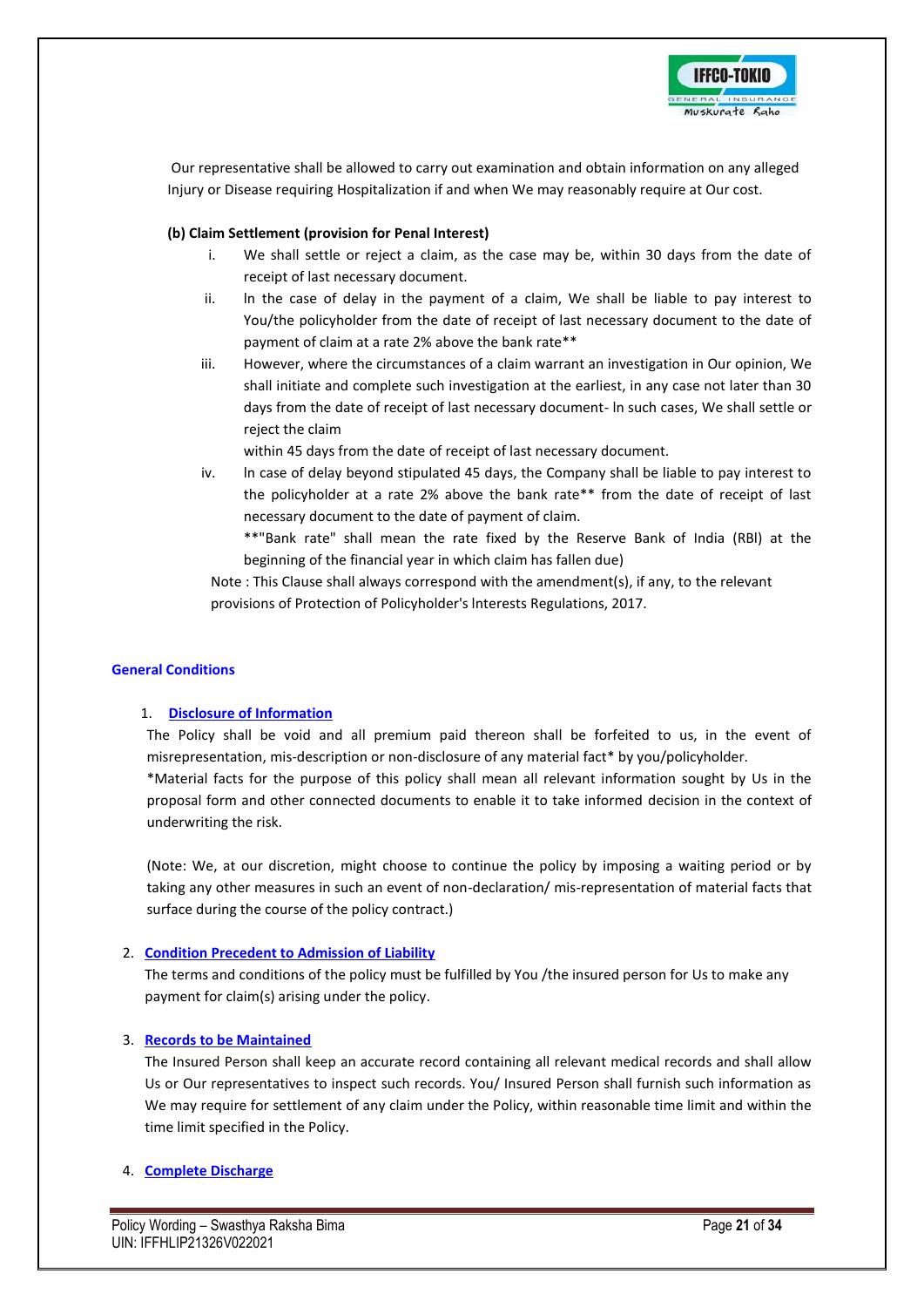

Any payment to You/the policyholder/insured person or your/his/ her nominees or his/ her legal representative or assignee or to the Hospital, as the case may be, for any benefit under the policy shall be a valid discharge towards payment of claim by Us to the extent of that amount for the particular claim.

### 5. **Multiple Policies**

- i. ln case of multiple policies taken by You/ insured person during a period from one or more insurers to indemnify treatment costs, the insured person shall have the right to require a settlement of his/her claim in terms of any of his/her policies. ln all such cases the insurer chosen by the insured person shall be obliged to settle the claim as long as the claim is within the limits of and according to the terms of the chosen policy.
- ii. You/lnsured person having multiple policies shall also have the right to prefer claims under this policy for the amounts disallowed under any other policy / policies even if the sum insured is not exhausted. Then the insurer shall independently settle the claim subject to the terms and conditions of this policy.
- iii. lf the amount to be claimed exceeds the sum insured under a single policy, the insured person shall have the right to choose insurer from whom he/she wants to claim the balance amount.
- iv. Where You/Insured person has policies from more than one insurer to cover the same risk on indemnity basis, You/the insured person shall only be indemnified the treatment costs in accordance with the terms and conditions of the chosen policy.

### 6. **Fraud**

lf any claim made by the insured person, is in any respect fraudulent, or if any false statement, or declaration is made or used in support thereof, or if any fraudulent means or devices are used by the insured person or anyone acting on his/her behalf to obtain any benefit under this policy, all benefits under this policy and the premium paid shall be forfeited.

Any amount already paid against claims made under this policy but which are found fraudulent later shall be repaid by all recipient(s)/policyholder(s), who has made that particular claim, who shall be jointly and severally liable for such repayment to Us.

For the purpose of this clause, the expression "fraud" means any of the following acts committed by You/the insured person or by your/his agent or the hospital/doctor/any other party acting on behalf of the insured person, with intent to deceive Us or to induce Us to issue an insurance policy:

a) the suggestion, as a fact of that which is not true and which You/the insured person do/does not believe to be true;

b) the active concealment of a fact by the insured person having knowledge or belief of the fact; c) any other act fitted to deceive; and

d) any such act or omission as the law specially declares to be fraudulent

We shall not repudiate the claim and / or forfeit the policy benefits on the ground of Fraud, if the insured person / beneficiary can prove that the misstatement was true to the best of his knowledge and there was no deliberate intention to suppress the fact or that such misstatement of or suppression of material fact are within the knowledge of the insurer.

### 7. **Cancellation**

a) You/the Policy holder may cancel this Policy by giving 15 days' written notice, and in such an event, We shall refund premium on short term rates for the unexpired Policy Period as per the rates detailed below.

| Period of cover up to | Refund of annual premium rate(%) |
|-----------------------|----------------------------------|
|                       |                                  |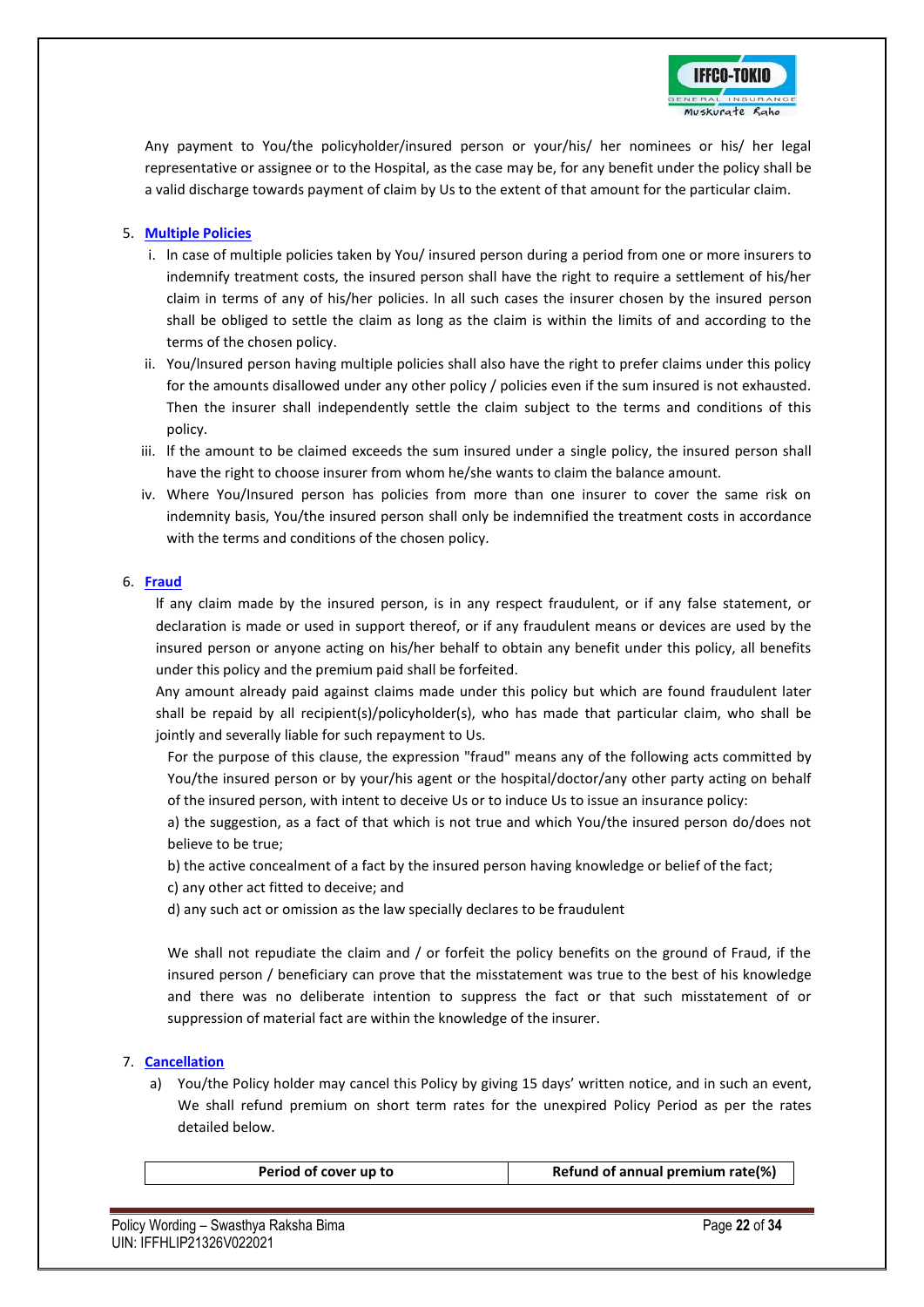

| 1(one) month         | 75%(seventy five percent) |
|----------------------|---------------------------|
| 3(three) months      | 50%(fifty percent)        |
| 6(six) months        | 25%(twenty five percent)  |
| Exceeding six months | Nil                       |

Notwithstanding anything contained herein or otherwise, no refunds of premium shall be made in respect of Cancellation where, any claim has been admitted or has been lodged or any benefit has been availed by any Insured person under the Policy.

b) We may cancel the Policy at any time on grounds of mis-representation, non-disclosure of material facts, fraud by the Insured Person, by giving 15 days' written notice. There would be no refund of premium on cancellation on grounds of mis-representation, non-disclosure of material facts or fraud.

### 8. **Migration**

You/the Insured Person will have the option to migrate the Policy to other health insurance products/plans offered by Us by applying for migration of the policy atleast 30 days before the policy renewal date as per IRDAI guidelines on Migration.

If such person is presently covered and has been continuously covered without any lapses under any health insurance product/plan offered by Us, the Insured Person will get the accrued continuity benefits in waiting periods as per IRDAI guidelines on migration.

For Detailed Guidelines on migration, kindly refer the link

[https://www.irdai.gov.in/ADMINCMS/cms/whatsNew\\_Layout.aspx?page=PageNo3987&flag=1](https://www.irdai.gov.in/ADMINCMS/cms/whatsNew_Layout.aspx?page=PageNo3987&flag=1)

### 9. **Portability**

You/the Insured Person will have the option to port the Policy to other insurers by applying to such insurer to port the entire policy along with all the members of the family, if any, at least 45 days before, but not earlier than 60 days from the policy renewal date as per IRDAI guidelines related to portability. If such person is presently covered and has been continuously covered without any lapses under any health insurance plan with an Indian General/Health insurer, the proposed insured person will get the accrued continuity benefits in waiting periods as per IRDAI guidelines on portability. For Detailed Guidelines on portability, kindly refer the link

[https://www.irdai.gov.in/ADMINCMS/cms/frmGeneral\\_Layout.aspx?page=PageNo2908&flag=1](https://www.irdai.gov.in/ADMINCMS/cms/frmGeneral_Layout.aspx?page=PageNo2908&flag=1) [https://www.irdai.gov.in/ADMINCMS/cms/whatsNew\\_Layout.aspx?page=PageNo3987&flag=1](https://www.irdai.gov.in/ADMINCMS/cms/whatsNew_Layout.aspx?page=PageNo3987&flag=1)

### 10. **Renewal of Policy**

The policy shall ordinarily be renewable except on grounds of fraud, misrepresentation by You/the insured person.

- i. The Company shall endeavor to give notice for renewal. However, the Company is not under obligation to give any notice for renewal.
- ii. Renewal shall not be denied on the ground that the insured person had made a claim or claims in the preceding policy years
- iii. Request for renewal along with requisite premium shall be received by the Company before the end of the policy period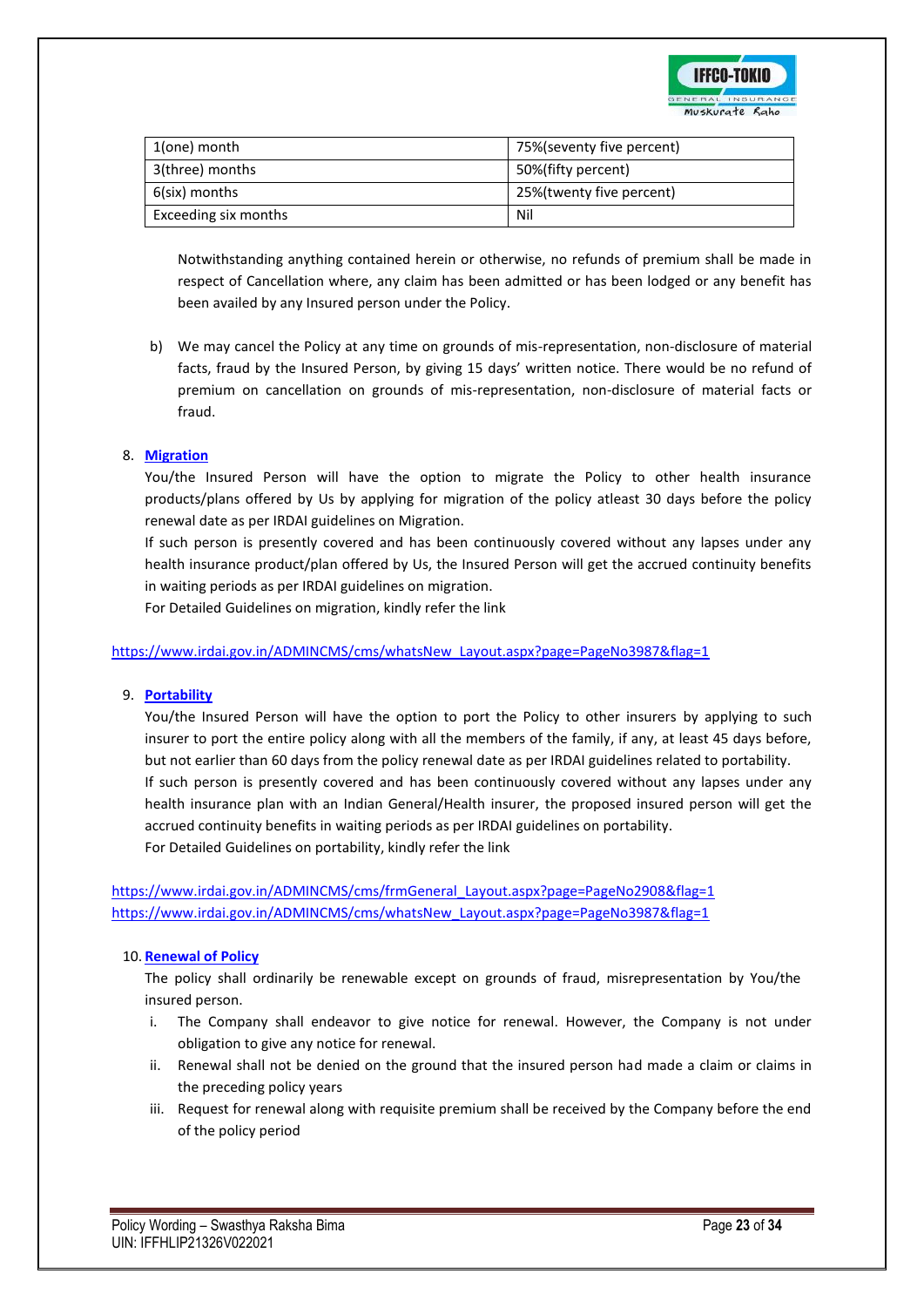

- iv. At the end of the policy period, the policy shall terminate and can be renewed within the Grace Period of 30 days to maintain continuity of benefits without break in policy. Coverage is not available during the grace period.
- v. No loading shall apply on renewals based on individual claims experience

### 11. **Withdrawal of Policy**

The policy terms

- i. ln the likelihood of this product being withdrawn in future, We will intimate You/the insured person about the same 90 days prior to expiry of the policy.
- ii. You/ lnsured Person will have the option to migrate to similar health insurance product available with Us at the time of renewal with all the accrued continuity benefits such as cumulative bonus, waiver of waiting period as per IRDAI guidelines, provided the policy has been maintained without a break.

### 12. **Moratorium Period**

After completion of eight continuous years under the policy no look back to be applied. This period of eight years is called as moratorium period. The moratorium would be applicable for the sums insured of the first policy and subsequently completion of 8 continuous years would be applicable from date of enhancement of sums insured only on the enhanced limits. After the expiry of Moratorium Period, no health insurance claim shall be contestable except for proven fraud and permanent exclusions specified in the policy contract. The policies would however be subject to all limits, sub limits, co-payments, deductibles as per the policy contract.

### 13. **Possibility of Revision of Terms of the Policy Including the Premium Rates**

We, with prior approval of IRDAI, may revise or modify the terms of the policy including the premium rates. You shall be notified three months before the changes are affected.

### 14. **Free look period**

The Free Look Period shall be applicable at the inception of the Policy and not on renewals or at the time of porting/ migrating the policy.

You/the insured shall be allowed a period of fifteen days from date of receipt of the Policy document to review the terms and conditions of the Policy, and to return the same if not acceptable.

If the insured has not made any claim during the Free Look Period, the insured shall be entitled to

- i. a refund of the premium paid less any expenses incurred by Us on medical examination of the insured person and the stamp duty charges; or
- ii. where the risk has already commenced and the option of return of the Policy is exercised by the insured person, a deduction towards the proportionate risk premium for period of cover or
- iii. Where only a part of the insurance coverage has commenced, such proportionate premium commensurate with the insurance coverage during such period.

### 15. **Nomination**

The policyholder is required at the inception of the policy to make a nomination for the purpose of payment of claims under the policy in the event of death of the policyholder. Any change of nomination shall be communicated to Us in writing and such change shall be effective only when an endorsement on the policy is made. ln the event of death of the policyholder, We will pay the nominee {as named in the Policy Schedule/Policy Certificate/Endorsement (if any)} and in case there is no subsisting nominee, to the legal heirs or legal representatives of the policyholder whose discharge shall be treated as full and final discharge of its liability under the policy.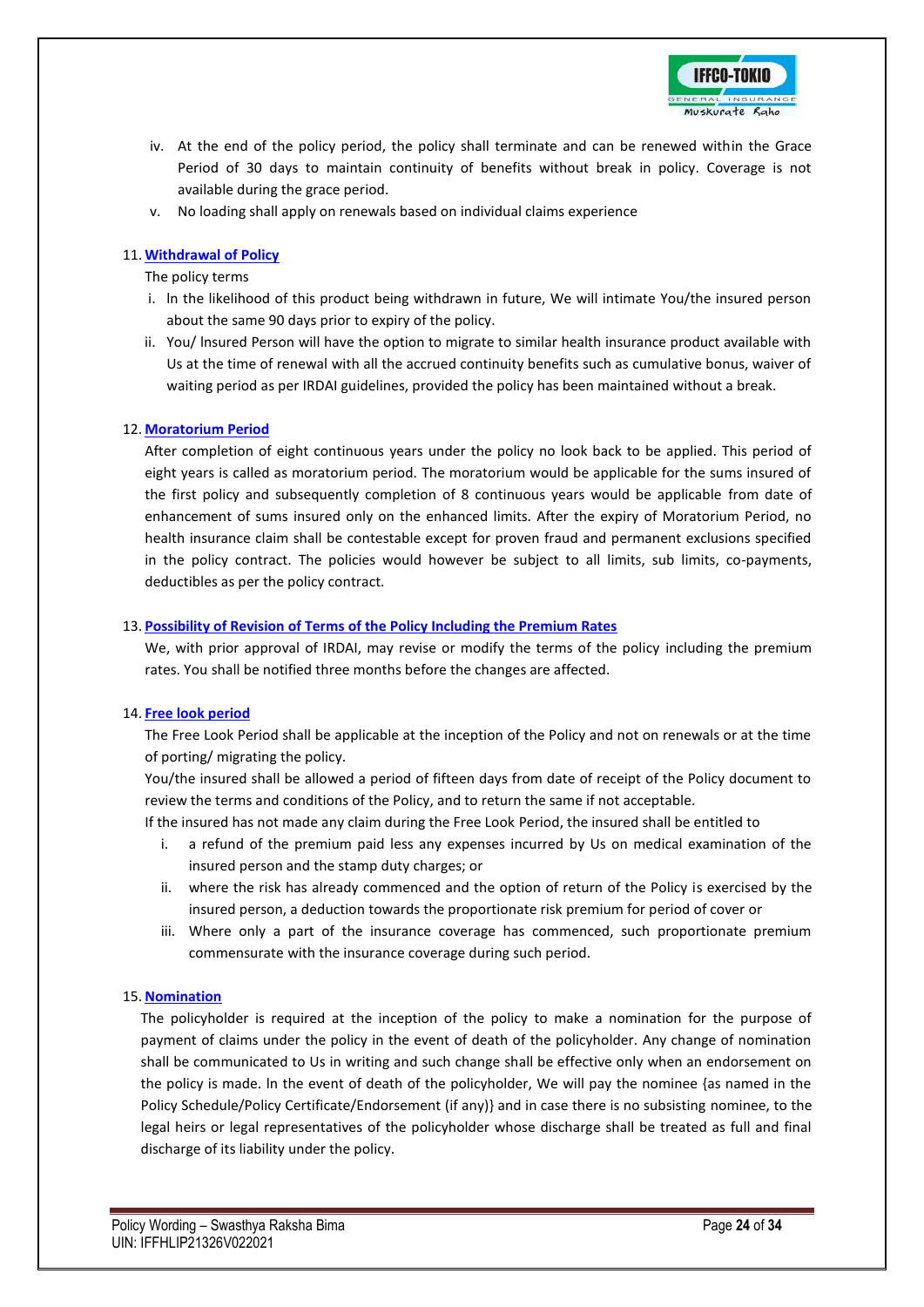

### 16. **Notice & Communication**

- i. Any notice, direction, instruction or any other communication related to the Policy should be made in writing.
- ii. Such communication shall be sent to Our address or through any other electronic modes specified in the Policy Schedule.
- iii. We shall communicate with You/ Insured person at the address or through any other electronic mode mentioned in the schedule.

### 17. **No Constructive Notice**

Any knowledge or information of any circumstance(s) or condition in connection with you / insured person(s), in possession of any of our official shall not be the notice to or be held to bind or prejudicially affect us notwithstanding subsequent acceptance of the premium.

### 18. **Notice of Charge**

We will not be bound to take cognizance or be affected by any notice of trust, charge, lien, assignment or other dealings with or relating to this policy. Your receipt or receipt of insured person shall in all cases be an effective discharge to us.

### 19. **Territorial Limit**

All medical treatment for the purpose of this insurance will have to be taken in India only and all claims shall be payable in Indian currency.

### 20. **Territorial Jurisdiction**

All disputes or differences under or in relation to the interpretation of the terms, conditions, validity, construct, limitations and/or exclusions contained in the Policy shall be determined by the Indian court and according to Indian law.

### 21. **Automatic change in Coverage under the policy**

The coverage for the Insured Person(s) shall automatically terminate:

- a) In the case of his/ her (Insured Person) demise. However the cover shall continue for the remaining Insured Persons till the end of Policy Period. The other insured persons may also apply to renew the policy. In case, the other insured person is minor, the policy shall be renewed only through any one of his/her natural guardian or guardian appointed by court. All relevant particulars in respect of such person (including his/her relationship with the insured person) must be submitted to Us along with the application. Provided no claim has been made, and termination takes place on account of death of the insured person, pro-rata refund of premium of the deceased insured person for the balance period of the policy will be effective.
- b) Upon exhaustion of sum insured and cumulative bonus, for the policy year. However, the policy is subject to renewal on the due date as per the applicable terms and conditions.

### 22. **Endorsements (Changes in Policy)**

- i. This policy constitutes the complete contract of insurance. This Policy cannot be modified by anyone (including an insurance agent or broker) except Us. Any change made by Us shall be evidenced by a written endorsement signed and stamped.
- ii. The policyholder may be changed only at the time of renewal. The new policyholder must be the legal heir/immediate family member. Such change would be subject to acceptance by Us and payment of premium (if any). The renewed Policy shall be treated as having been renewed without break.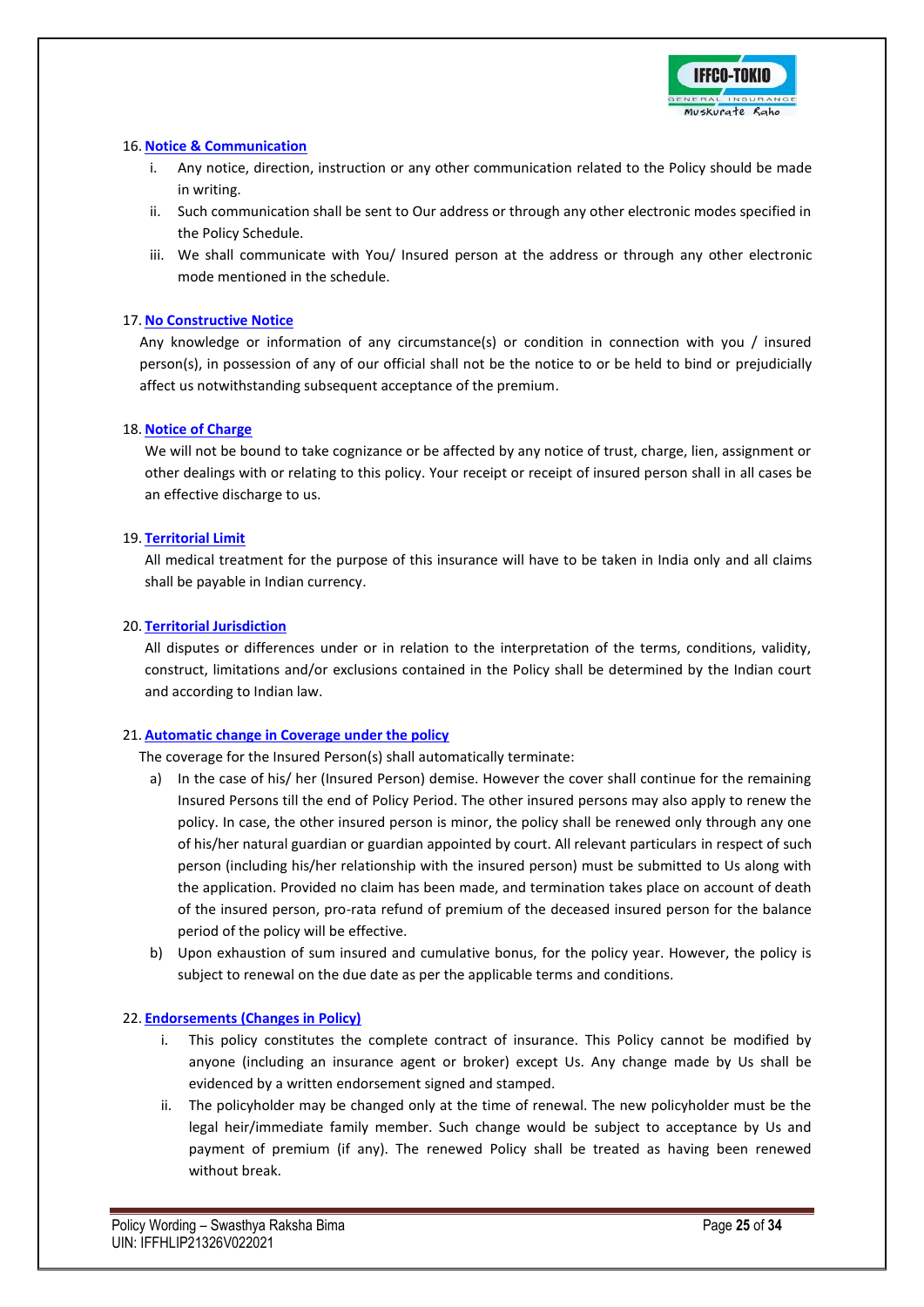

The policyholder may be changed during the Policy Period only in case of his/her demise or him/her moving out of India.

#### 23. **Changes in Circumstances**

You must inform us, as soon as reasonably possible of any change in information you have provided to us about insured person(s) which may affect the insurance cover provided.

### 24. **Terms and conditions of the Policy**

The terms and conditions contained herein and in the Policy Schedule shall be deemed to form part of the Policy and shall be read together as one document.

### 25. **Payment of Premium:**

The premium payable shall be paid in advance before commencement of risk..

#### 26. **Electronic Transaction**

You /insured person(s) agree(s) to adhere to and comply with all such terms and conditions as we may prescribe from time to time and hereby agree(s) and confirm(s) that all transactions effected by or through facilities for conducting remote transactions including the internet, world wide web, electronic data interchange, call centers, teleservice operations (whether voice, video, data or combination thereof)or by means of electronic, computer, automated machines network or through other means of telecommunication established by or on behalf of us for and in respect of the policy or its terms or our other products and services, shall constitute legally binding and valid transactions when done in adherence to and in compliance with our terms and conditions for such facilities, as may be prescribed from time to time. However, the terms of the condition shall not override provisions of any law(s) or statutory regulations including provisions of IRDA regulations for protection of policy holder's interests.

### 27. **Reasonable Precaution**

You**/**insured person(s) shall take all reasonable precaution to prevent injury, illness, and disease in order to minimize claims.

### 28. **Disclaimer Clause**

If we shall disclaim our liability for any claim and such claim shall not have been made subject matter of suit in a court of law within 12(twelve) months from date of disclaimer, then the claim shall for all purpose be deemed to have been abandoned and shall not thereafter be recoverable under this policy.

### 29. **Arbitration**

- i. If any dispute or difference shall arise as to the quantum to be paid by the Policy, (liability being otherwise admitted) such difference shall independently of all other questions, be referred to the decision of a sole arbitrator to be appointed in writing by the parties here to or if they cannot agree upon a single arbitrator within thirty days of any party invoking arbitration, the same shall be referred to a panel of three arbitrators, comprising two arbitrators, one to be appointed by each of the parties to the dispute/difference and the third arbitrator to be appointed by such two arbitrators and arbitration shall be conducted under and in accordance with the provisions of the Arbitration and Conciliation Act 1996, as amended by Arbitration and Conciliation (Amendment) Act, 2015 (No. 3 of 2016).
- ii. It is clearly agreed and understood that no difference or dispute shall be preferable to arbitration as herein before provided, if the Company has disputed or not accepted liability under or in respect of the policy.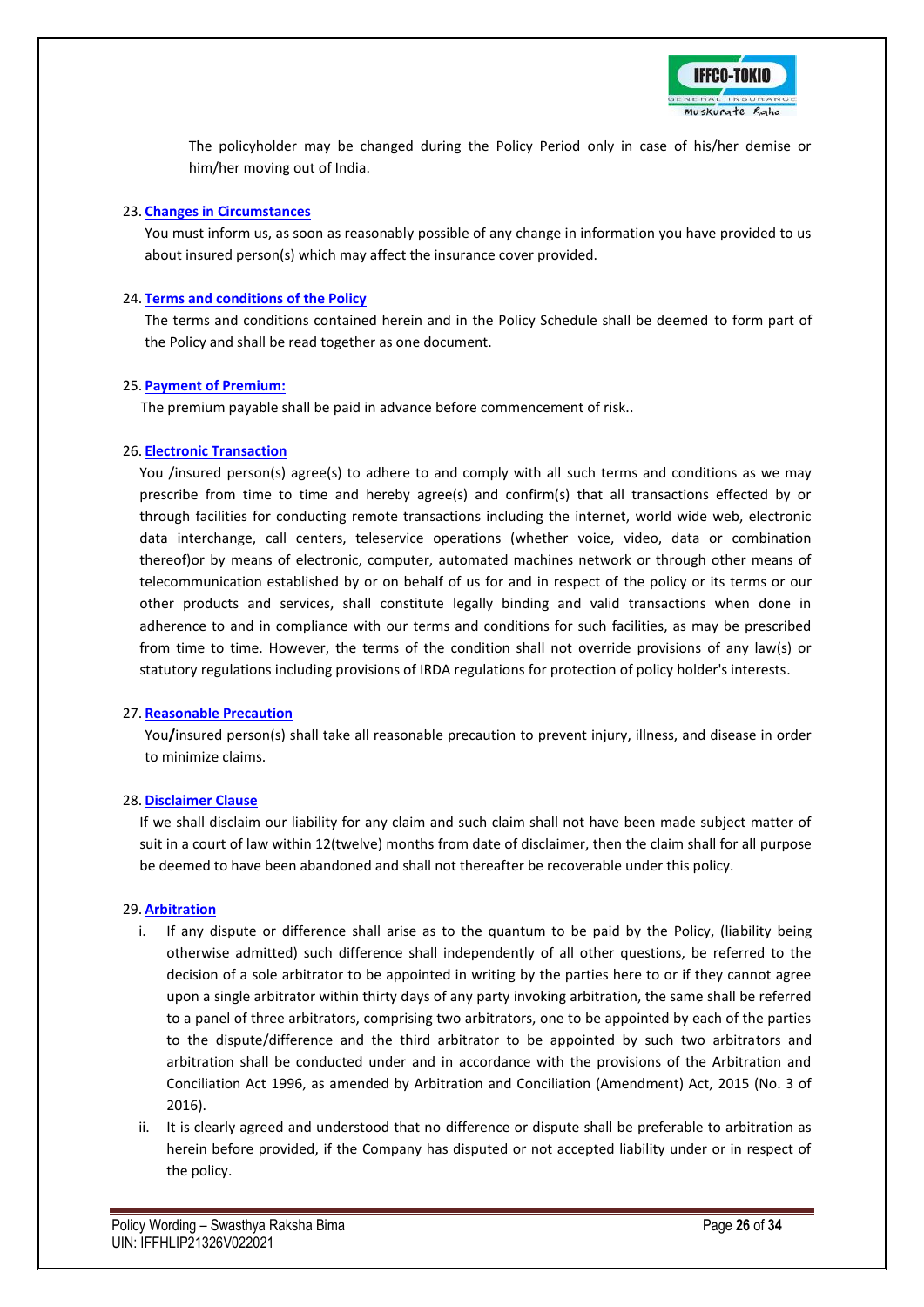

iii. It is hereby expressly stipulated and declared that it shall be a condition precedent to any right of action or suit upon the policy that award by such arbitrator/arbitrators of the amount of expenses shall be first obtained.

### 30. **Provision for Senior Citizens**

Separate channel to address the related claims and grievances of senior citizen are mentioned below: Claims/ Grievance: seniorcitizengrievance@iffcotokio.co.in

Courier: Chief Grievance Officer

IFFCO-Tokio General Insurance Co Ltd IFFCO Tower, Plot no. 3 Sector -29, Gurgaon - 122001

### 31. **Redressal Of Grievance**

In case of any grievance, the insured person may contact Us through: Website: <https://www.iffcotokio.co.in/customer-services/grievance-redressal> Toll free: 1800-103-5499 E-mail: [support@iffcotokio.co.in](mailto:support@iffcotokio.co.in) Courier : Chief Grievance Officer IFFCO-Tokio General Insurance Co Ltd IFFCO Tower, Plot no. 3 Sector -29, Gurgaon - 122001

Insured person may also approach the grievance cell at any of the company's branches with the details of grievance. The list of branches with addresses are available at <https://www.iffcotokio.co.in/contact-us> If Insured person is not satisfied with the redressal of grievance through one of the above methods, insured person may contact the grievance officer at [chiefgrievanceofficer@iffcotokio.co.in](mailto:chiefgrievanceofficer@iffcotokio.co.in)

For updated details of grievance officer, kindly refer the link <https://www.iffcotokio.co.in/customer-services/grievance-redressal>

lf lnsured person is not satisfied with the redressal of grievance through above methods, the insured person may also approach the office of lnsurance Ombudsman of the respective area/region for redressal of grievance as per lnsurance Ombudsman Rules 2017. The contact details of the Insurance Ombudsman offices have been provided as below

### **Grievance may also be lodged at IRDAI lntegrated Grievance Management System**

**-** <https://igms.irda.gov.in/>

| <b>Office Details</b>                  | <b>Jurisdiction of Office</b><br><b>Union Territory, District)</b> |
|----------------------------------------|--------------------------------------------------------------------|
| <b>AHMEDABAD - Shri Kuldip Singh</b>   |                                                                    |
| Office of the Insurance Ombudsman,     |                                                                    |
| Jeevan Prakash Building, 6th floor,    | Gujarat,                                                           |
| Tilak Marg, Relief Road,               | Dadra & Nagar Haveli,                                              |
| Ahmedabad - 380 001.                   | Daman and Diu.                                                     |
| Tel.: 079 - 25501201/02/05/06          |                                                                    |
| Email: bimalokpal.ahmedabad@ecoi.co.in |                                                                    |
| <b>BENGALURU - Smt. Neerja Shah</b>    | Karnataka.                                                         |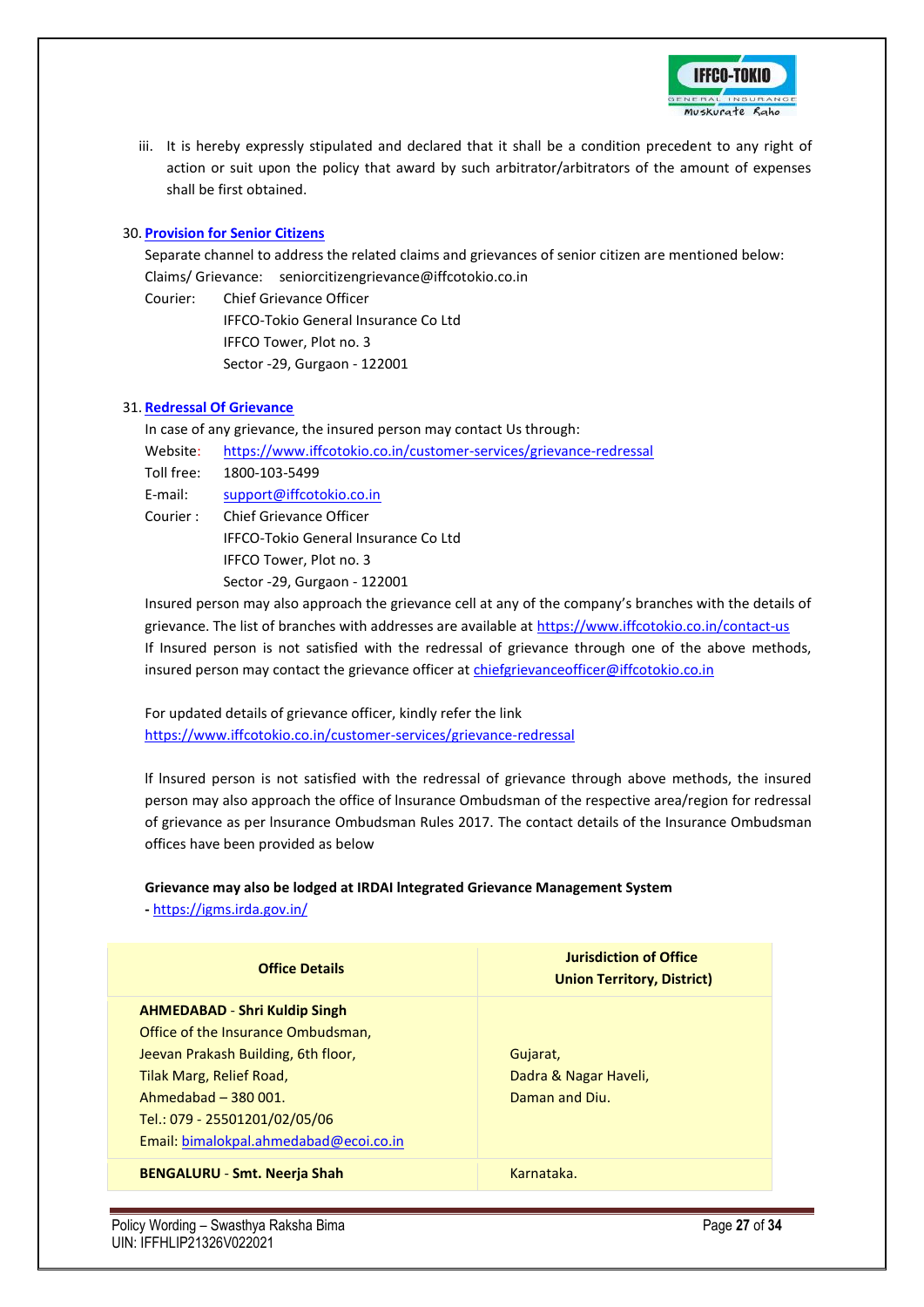

Office of the Insurance Ombudsman, Jeevan Soudha Building, PID No. 57-27-N-19 Ground Floor, 19/19, 24th Main Road, JP Nagar, Ist Phase, Bengaluru – 560 078. Tel.: 080 - 26652048 / 26652049 Email: [bimalokpal.bengaluru@ecoi.co.in](mailto:bimalokpal.bengaluru@ecoi.co.in)

#### **BHOPAL - Shri Guru Saran Shrivastava**

Office of the Insurance Ombudsman, Janak Vihar Complex, 2nd Floor, 6, Malviya Nagar, Opp. Airtel Office, Near New Market, Bhopal – 462 003. Tel.: 0755 - 2769201 / 2769202 Fax: 0755 - 2769203 Email: [bimalokpal.bhopal@ecoi.co.in](mailto:bimalokpal.bhopal@ecoi.co.in)

### **BHUBANESHWAR - Shri Suresh Chandra Panda**

Office of the Insurance Ombudsman, 62, Forest park, Bhubneshwar – 751 009. Tel.: 0674 - 2596461 /2596455 Fax: 0674 - 2596429 Email: [bimalokpal.bhubaneswar@ecoi.co.in](mailto:bimalokpal.bhubaneswar@ecoi.co.in)

#### **CHANDIGARH - Dr. Dinesh Kumar Verma**

Office of the Insurance Ombudsman, S.C.O. No. 101, 102 & 103, 2nd Floor, Batra Building, Sector 17 – D, Chandigarh – 160 017. Tel.: 0172 - 2706196 / 2706468 Fax: 0172 - 2708274 Email: [bimalokpal.chandigarh@ecoi.co.in](mailto:bimalokpal.chandigarh@ecoi.co.in)

#### **CHENNAI - Shri M. Vasantha Krishna**

Office of the Insurance Ombudsman, Fatima Akhtar Court, 4th Floor, 453, Anna Salai, Teynampet, CHENNAI – 600 018. Tel.: 044 - 24333668 / 24335284 Fax: 044 - 24333664 Email: [bimalokpal.chennai@ecoi.co.in](mailto:bimalokpal.chennai@ecoi.co.in)

### **DELHI - Shri Sudhir Krishna**

Office of the Insurance Ombudsman, 2/2 A, Universal Insurance Building, Asaf Ali Road,

# **Jurisdiction of Office Union Territory, District)**

Madhya Pradesh Chattisgarh.

Orissa.

Punjab, Haryana, Himachal Pradesh, Jammu & Kashmir, Chandigarh.

Tamil Nadu, Pondicherry Town and Karaikal (which are part of Pondicherry).

Delhi.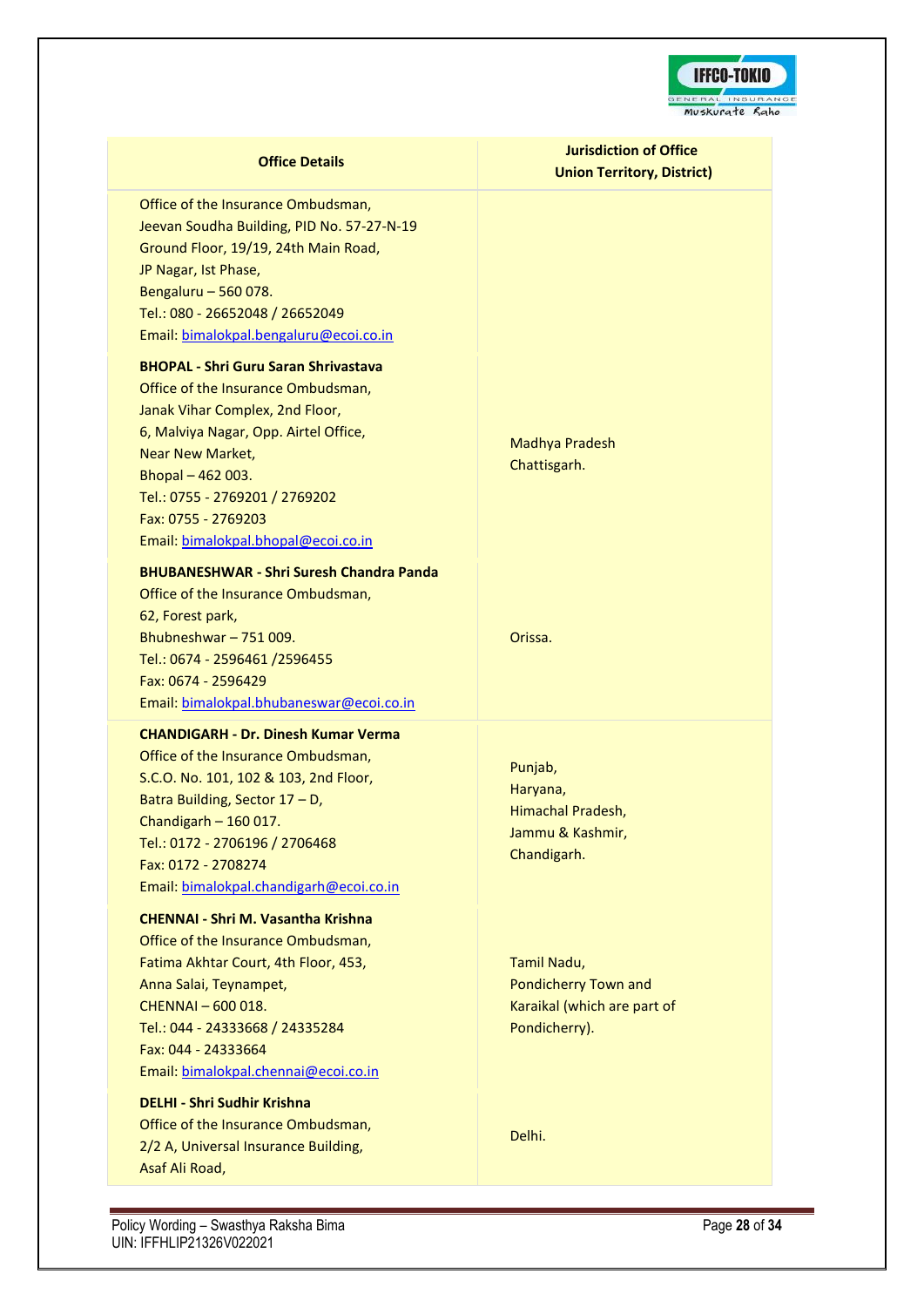

New Delhi – 110 002. Tel.: 011 - 23232481/23213504 Email: [bimalokpal.delhi@ecoi.co.in](mailto:bimalokpal.delhi@ecoi.co.in)

### **GUWAHATI - Shri Kiriti .B. Saha**

Office of the Insurance Ombudsman, Jeevan Nivesh, 5th Floor, Nr. Panbazar over bridge, S.S. Road, Guwahati – 781001(ASSAM). Tel.: 0361 - 2632204 / 2602205 Email: [bimalokpal.guwahati@ecoi.co.in](mailto:bimalokpal.guwahati@ecoi.co.in)

#### **HYDERABAD - Shri I. Suresh Babu**

Office of the Insurance Ombudsman, 6-2-46, 1st floor, "Moin Court", Lane Opp. Saleem Function Palace, A. C. Guards, Lakdi-Ka-Pool, Hyderabad - 500 004. Tel.: 040 - 67504123 / 23312122 Fax: 040 - 23376599 Email: [bimalokpal.hyderabad@ecoi.co.in](mailto:bimalokpal.hyderabad@ecoi.co.in)

#### **JAIPUR - Smt. Sandhya Baliga**

Office of the Insurance Ombudsman, Jeevan Nidhi – II Bldg., Gr. Floor, Bhawani Singh Marg, Jaipur - 302 005. Tel.: 0141 - 2740363 Email: [Bimalokpal.jaipur@ecoi.co.in](mailto:bimalokpal.jaipur@ecoi.co.in)

#### **ERNAKULAM - Ms. Poonam Bodra**

Office of the Insurance Ombudsman, 2nd Floor, Pulinat Bldg., Opp. Cochin Shipyard, M. G. Road, Ernakulam - 682 015. Tel.: 0484 - 2358759 / 2359338 Fax: 0484 - 2359336 Email: [bimalokpal.ernakulam@ecoi.co.in](mailto:bimalokpal.ernakulam@ecoi.co.in)

### **KOLKATA - Shri P. K. Rath**

Office of the Insurance Ombudsman, Hindustan Bldg. Annexe, 4th Floor, 4, C.R. Avenue, KOLKATA - 700 072. Tel.: 033 - 22124339 / 22124340 Fax : 033 - 22124341 Email: [bimalokpal.kolkata@ecoi.co.in](mailto:bimalokpal.kolkata@ecoi.co.in)

# **Jurisdiction of Office Union Territory, District)**

Assam, Meghalaya, Manipur, Mizoram, Arunachal Pradesh, Nagaland and Tripura.

Andhra Pradesh, Telangana, Yanam and part of Territory of Pondicherry.

Rajasthan.

Kerala, Lakshadweep, Mahe-a part of Pondicherry.

West Bengal, Sikkim, Andaman & Nicobar Islands.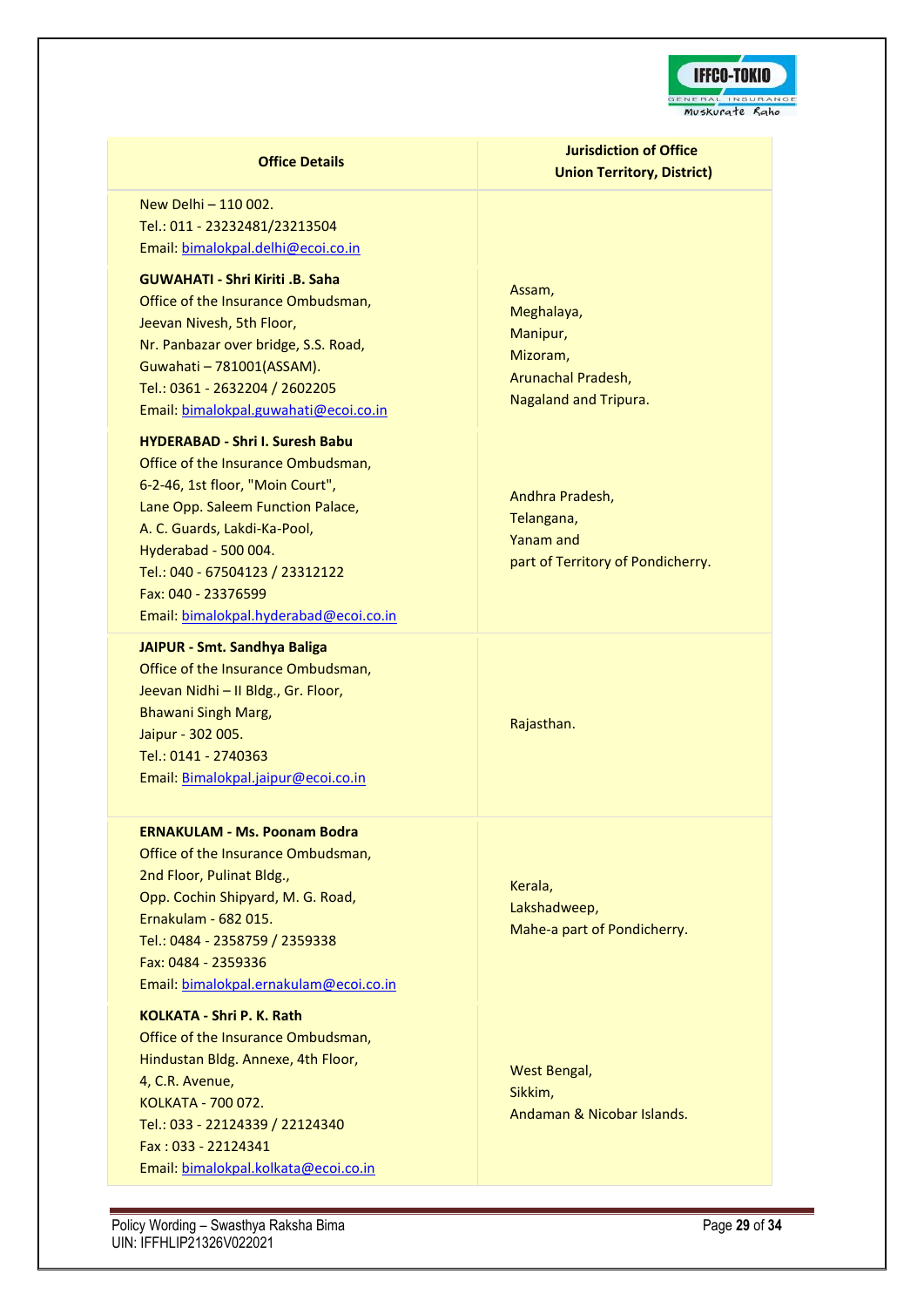

#### **LUCKNOW -Shri Justice Anil Kumar Srivastava**

Office of the Insurance Ombudsman, 6th Floor, Jeevan Bhawan, Phase-II, Nawal Kishore Road, Hazratganj, Lucknow - 226 001. Tel.: 0522 - 2231330 / 2231331 Fax: 0522 - 2231310 Email: [bimalokpal.lucknow@ecoi.co.in](mailto:bimalokpal.lucknow@ecoi.co.in)

#### **MUMBAI - Shri Milind A. Kharat**

Office of the Insurance Ombudsman, 3rd Floor, Jeevan Seva Annexe, S. V. Road, Santacruz (W), Mumbai - 400 054. Tel.: 022 - 26106552 / 26106960 Fax: 022 - 26106052 Email: [bimalokpal.mumbai@ecoi.co.in](mailto:bimalokpal.mumbai@ecoi.co.in)

### **NOIDA - Shri Chandra Shekhar Prasad**

Office of the Insurance Ombudsman, Bhagwan Sahai Palace 4th Floor, Main Road, Naya Bans, Sector 15, Distt: Gautam Buddh Nagar, U.P-201301. Tel.: 0120-2514250 / 2514252 / 2514253 Email: [bimalokpal.noida@ecoi.co.in](mailto:bimalokpal.noida@ecoi.co.in)

**PATNA - Shri N. K. Singh** Office of the Insurance Ombudsman, 1st Floor,Kalpana Arcade Building,, Bazar Samiti Road, Bahadurpur, Patna 800 006. Tel.: 0612-2680952 Email: [bimalokpal.patna@ecoi.co.in](mailto:bimalokpal.patna@ecoi.co.in%20.)

**PUNE - Shri Vinay Sah** Maharashtra,

### **Jurisdiction of Office Union Territory, District)**

Districts of Uttar Pradesh : Laitpur, Jhansi, Mahoba, Hamirpur, Banda, Chitrakoot, Allahabad, Mirzapur, Sonbhabdra, Fatehpur, Pratapgarh, Jaunpur,Varanasi, Gazipur, Jalaun, Kanpur, Lucknow, Unnao, Sitapur, Lakhimpur, Bahraich, Barabanki, Raebareli, Sravasti, Gonda, Faizabad, Amethi, Kaushambi, Balrampur, Basti, Ambedkarnagar, Sultanpur, Maharajgang, Santkabirnagar, Azamgarh, Kushinagar, Gorkhpur, Deoria, Mau, Ghazipur, Chandauli, Ballia, Sidharathnagar.

Goa, Mumbai Metropolitan Region excluding Navi Mumbai & Thane.

State of Uttaranchal and the following Districts of Uttar Pradesh: Agra, Aligarh, Bagpat, Bareilly, Bijnor, Budaun, Bulandshehar, Etah, Kanooj, Mainpuri, Mathura, Meerut, Moradabad, Muzaffarnagar, Oraiyya, Pilibhit, Etawah, Farrukhabad, Firozbad, Gautambodhanagar, Ghaziabad, Hardoi, Shahjahanpur, Hapur, Shamli, Rampur, Kashganj, Sambhal, Amroha, Hathras, Kanshiramnagar, Saharanpur.

Bihar, Jharkhand.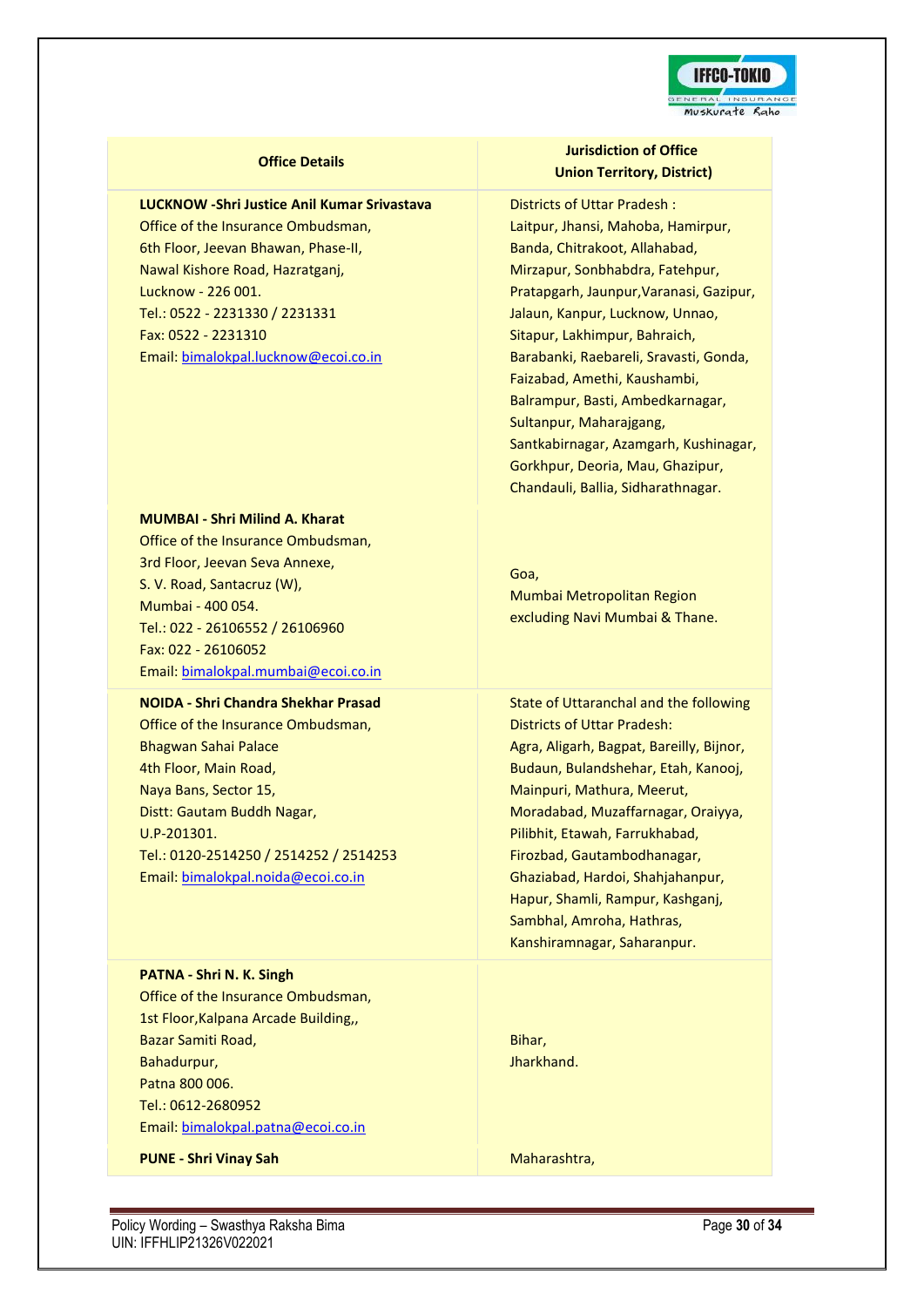

Office of the Insurance Ombudsman, Jeevan Darshan Bldg., 3rd Floor, C.T.S. No.s. 195 to 198, N.C. Kelkar Road, Narayan Peth, Pune – 411 030. Tel.: 020-41312555 Email: [bimalokpal.pune@ecoi.co.in](mailto:bimalokpal.pune@ecoi.co.in)

### **Insurance is the subject matter of solicitation**

**Jurisdiction of Office Union Territory, District)**

Area of Navi Mumbai and Thane excluding Mumbai Metropolitan Region.

Annexure - A List I – List of non-payable Items

| Sl. No         | Item                                                                   |
|----------------|------------------------------------------------------------------------|
| $\mathbf{1}$   | <b>BABY FOOD</b>                                                       |
| $\overline{2}$ | <b>BABY UTILITIES CHARGES</b>                                          |
| 3              | <b>BEAUTY SERVICES</b>                                                 |
| 4              | <b>BELTS/ BRACES</b>                                                   |
| 5              | <b>BUDS</b>                                                            |
| 6              | <b>COLD PACK/HOT PACK</b>                                              |
| $\overline{7}$ | <b>CARRY BAGS</b>                                                      |
| 8              | <b>EMAIL / INTERNET CHARGES</b>                                        |
| 9              | FOOD CHARGES (OTHER THAN PATIENT's DIET PROVIDED BY HOSPITAL)          |
| 10             | <b>LEGGINGS</b>                                                        |
| 11             | <b>LAUNDRY CHARGES</b>                                                 |
| 12             | <b>MINERAL WATER</b>                                                   |
| 13             | <b>SANITARY PAD</b>                                                    |
| 14             | <b>TELEPHONE CHARGES</b>                                               |
| 15             | <b>GUEST SERVICES</b>                                                  |
| 16             | <b>CREPE BANDAGE</b>                                                   |
| 17             | <b>DIAPER OF ANY TYPE</b>                                              |
| 18             | <b>EYELET COLLAR</b>                                                   |
| 19             | <b>SLINGS</b>                                                          |
| 20             | BLOOD GROUPING AND CROSS MATCHING OF DONORS SAMPLES                    |
| 21             | SERVICE CHARGES WHERE NURSING CHARGE ALSO CHARGED                      |
| 22             | <b>Television Charges</b>                                              |
| 23             | <b>SURCHARGES</b>                                                      |
| 24             | <b>ATTENDANT CHARGES</b>                                               |
| 25             | EXTRA DIET OF PATIENT (OTHER THAN THAT WHICH FORMS PART OF BED CHARGE) |
| 26             | <b>BIRTH CERTIFICATE</b>                                               |

Policy Wording – Swasthya Raksha Bima **Page 31** of 34 UIN: IFFHLIP21326V022021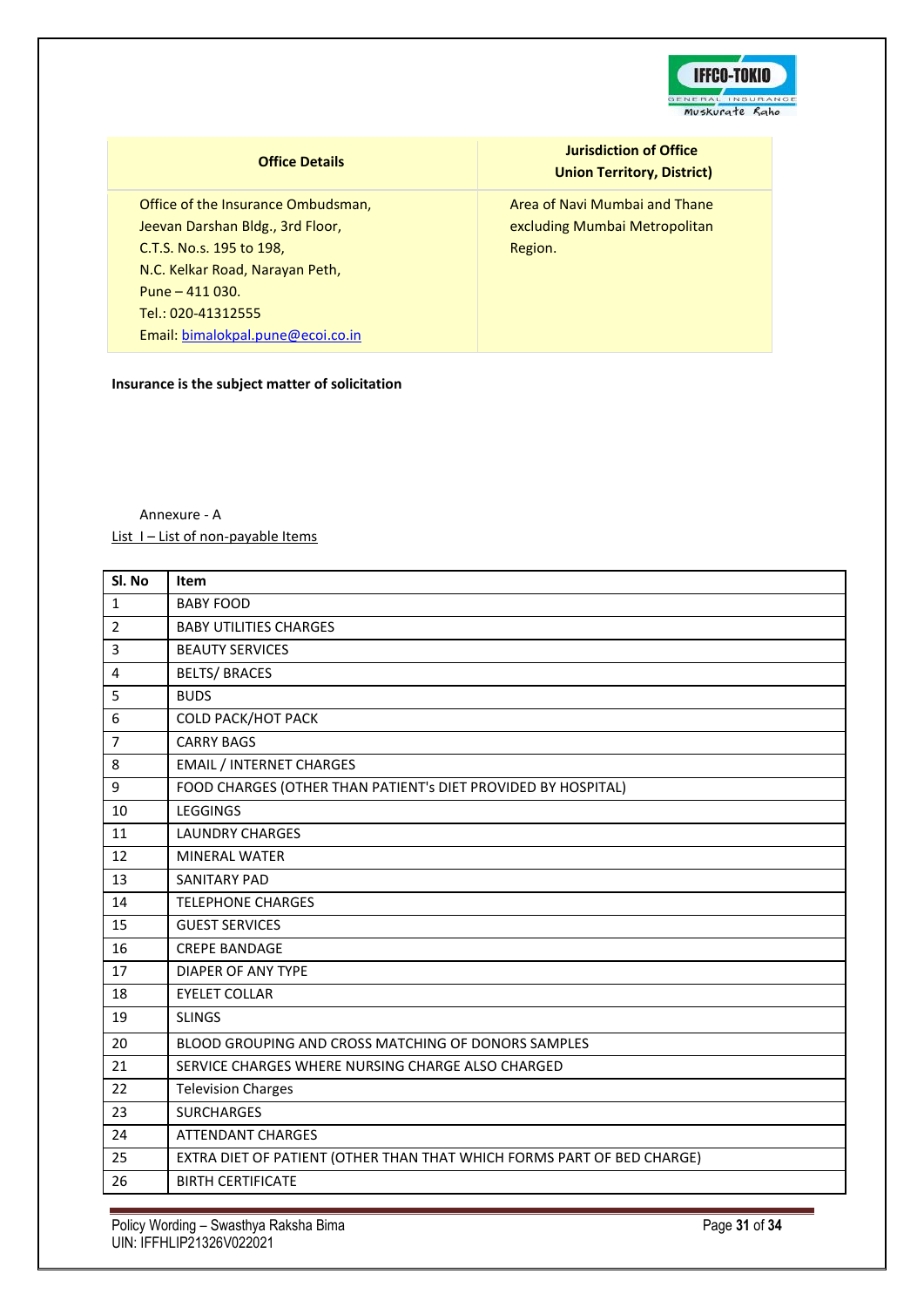

| 27 | <b>CERTIFICATE CHARGES</b>                                                                  |
|----|---------------------------------------------------------------------------------------------|
| 28 | <b>COURIER CHARGES</b>                                                                      |
| 29 | <b>CONVEYANCE CHARGES</b>                                                                   |
| 30 | <b>MEDICAL CERTIFICATE</b>                                                                  |
| 31 | <b>MEDICAL RECORDS</b>                                                                      |
| 32 | PHOTOCOPIES CHARGES                                                                         |
| 33 | <b>MORTUARY CHARGES</b>                                                                     |
| 34 | <b>WALKING AIDS CHARGES</b>                                                                 |
| 35 | OXYGEN CYLINDER (FOR USAGE OUTSIDE THE HOSPITAL)                                            |
| 36 | SPACER                                                                                      |
| 37 | SPIROMETRE                                                                                  |
| 38 | NEBULIZER KIT                                                                               |
| 39 | <b>STEAM INHALER</b>                                                                        |
| 40 | ARMSLING                                                                                    |
| 41 | <b>THERMOMETER</b>                                                                          |
| 42 | <b>CERVICAL COLLAR</b>                                                                      |
| 43 | <b>SPLINT</b>                                                                               |
| 44 | DIABETIC FOOT WEAR                                                                          |
| 45 | KNEE BRACES (LONG/ SHORT/ HINGED)                                                           |
| 46 | KNEE IMMOBILIZER/SHOULDER IMMOBILIZER                                                       |
| 47 | LUMBO SACRAL BELT                                                                           |
| 48 | NIMBUS BED OR WATER OR AIR BED CHARGES                                                      |
| 49 | AMBULANCE COLLAR                                                                            |
| 50 | AMBULANCE EQUIPMENT                                                                         |
| 51 | ABDOMINAL BINDER                                                                            |
| 52 | PRIVATE NURSES CHARGES- SPECIAL NURSING CHARGES                                             |
| 53 | <b>SUGAR FREE Tablets</b>                                                                   |
| 54 | CREAMS POWDERS LOTIONS (Toiletries are not payable, only prescribed medical pharmaceuticals |
|    | payable)                                                                                    |
| 55 | <b>ECG ELECTRODES</b>                                                                       |
| 56 | <b>GLOVES</b>                                                                               |
| 57 | <b>NEBULISATION KIT</b>                                                                     |
| 58 | ANY KIT WITH NO DETAILS MENTIONED [DELIVERY KIT, ORTHOKIT, RECOVERY KIT, ETC]               |
| 59 | <b>KIDNEY TRAY</b>                                                                          |
| 60 | <b>MASK</b>                                                                                 |
| 61 | <b>OUNCE GLASS</b>                                                                          |
| 62 | <b>OXYGEN MASK</b>                                                                          |
| 63 | PELVIC TRACTION BELT                                                                        |
| 64 | PAN CAN                                                                                     |
| 65 | <b>TROLLY COVER</b>                                                                         |
| 66 | UROMETER, URINE JUG                                                                         |
| 67 | AMBULANCE                                                                                   |
| 68 | <b>VASOFIX SAFETY</b>                                                                       |

List II – Items that are to be subsumed into Room Charges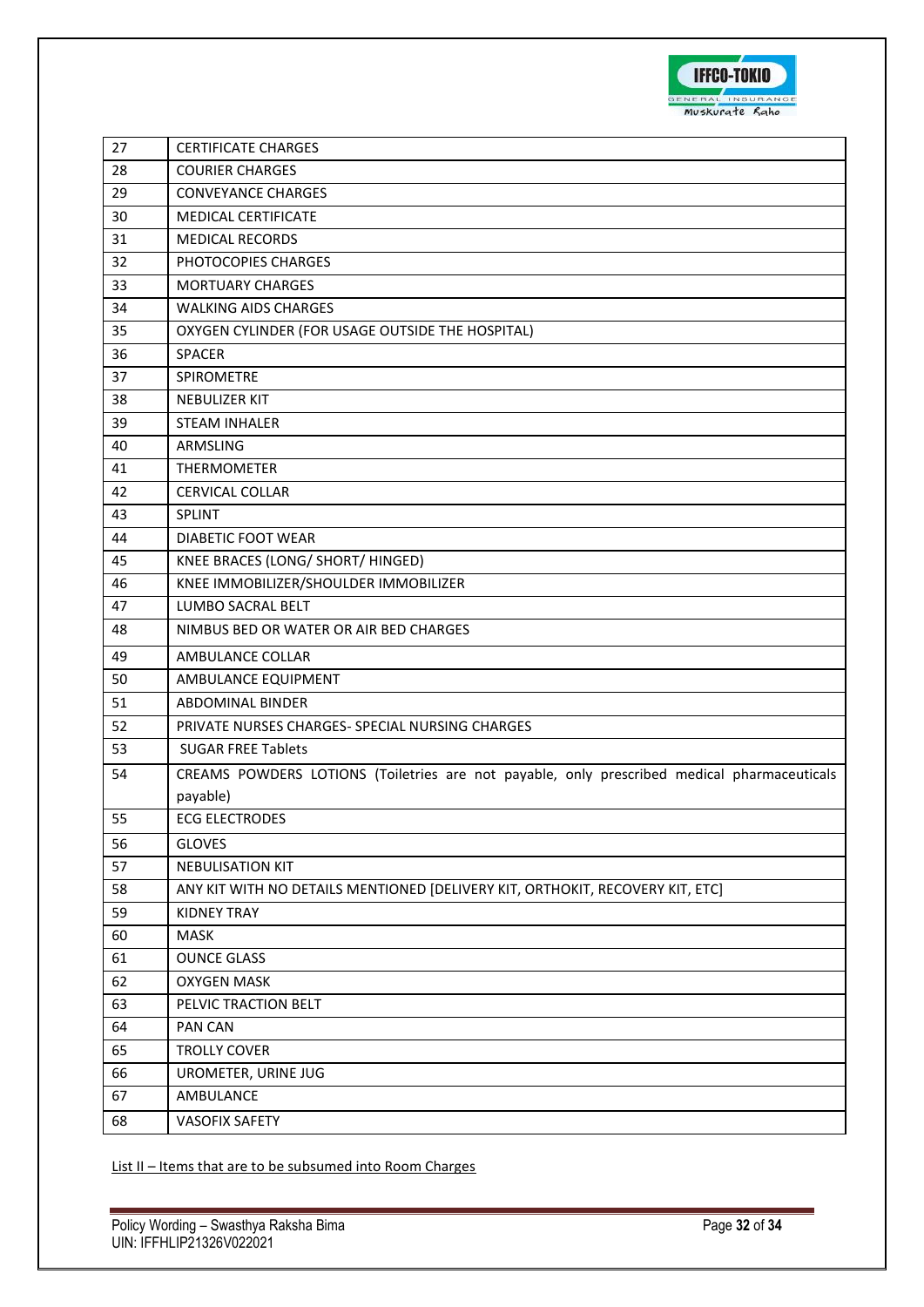

| SI No.         | Item                                                |
|----------------|-----------------------------------------------------|
| $\mathbf{1}$   | BABY CHARGES (UNLESS SPECIFIED/INDICATED)           |
| $\overline{2}$ | <b>HAND WASH</b>                                    |
| $\overline{3}$ | SHOE COVER                                          |
| $\overline{4}$ | <b>CAPS</b>                                         |
| 5              | <b>CRADLE CHARGES</b>                               |
| 6              | COMB                                                |
| $\overline{7}$ | EAU-DE-COLOGNE / ROOM FRESHNERS                     |
| 8              | <b>FOOT COVER</b>                                   |
| 9              | GOWN                                                |
| 10             | <b>SLIPPERS</b>                                     |
| 11             | <b>TISSUE PAPER</b>                                 |
| 12             | <b>TOOTH PASTE</b>                                  |
| 13             | <b>TOOTH BRUSH</b>                                  |
| 14             | <b>BED PAN</b>                                      |
| 15             | <b>FACE MASK</b>                                    |
| 16             | <b>FLEXI MASK</b>                                   |
| 17             | <b>HAND HOLDER</b>                                  |
| 18             | SPUTUM CUP                                          |
| 19             | DISINFECTANT LOTIONS                                |
| 20             | LUXURY TAX                                          |
| 21             | <b>HVAC</b>                                         |
| 22             | <b>HOUSE KEEPING CHARGES</b>                        |
| 23             | AIR CONDITIONER CHARGES                             |
| 24             | IM IV INJECTION CHARGES                             |
| 25             | <b>CLEAN SHEET</b>                                  |
| 26             | BLANKET/WARMER BLANKET                              |
| 27             | <b>ADMISSION KIT</b>                                |
| 28             | <b>DIABETIC CHART CHARGES</b>                       |
| 29             | DOCUMENTATION CHARGES / ADMINISTRATIVE EXPENSES     |
| 30             | DISCHARGE PROCEDURE CHARGES                         |
| 31             | <b>DAILY CHART CHARGES</b>                          |
| 32             | ENTRANCE PASS / VISITORS PASS CHARGES               |
| 33             | EXPENSES RELATED TO PRESCRIPTION ON DISCHARGE       |
| 34             | FILE OPENING CHARGES                                |
| 35             | INCIDENTAL EXPENSES / MISC. CHARGES (NOT EXPLAINED) |
| 36             | PATIENT IDENTIFICATION BAND / NAME TAG              |
| 37             | PULSEOXYMETER CHARGES                               |

# List III - Items that are to be subsumed into Procedure Charges

| SI No. | Item                                               |
|--------|----------------------------------------------------|
|        | HAIR REMOVAL CREAM                                 |
|        | DISPOSABLES RAZORS CHARGES (for site preparations) |
|        | EYE PAD                                            |